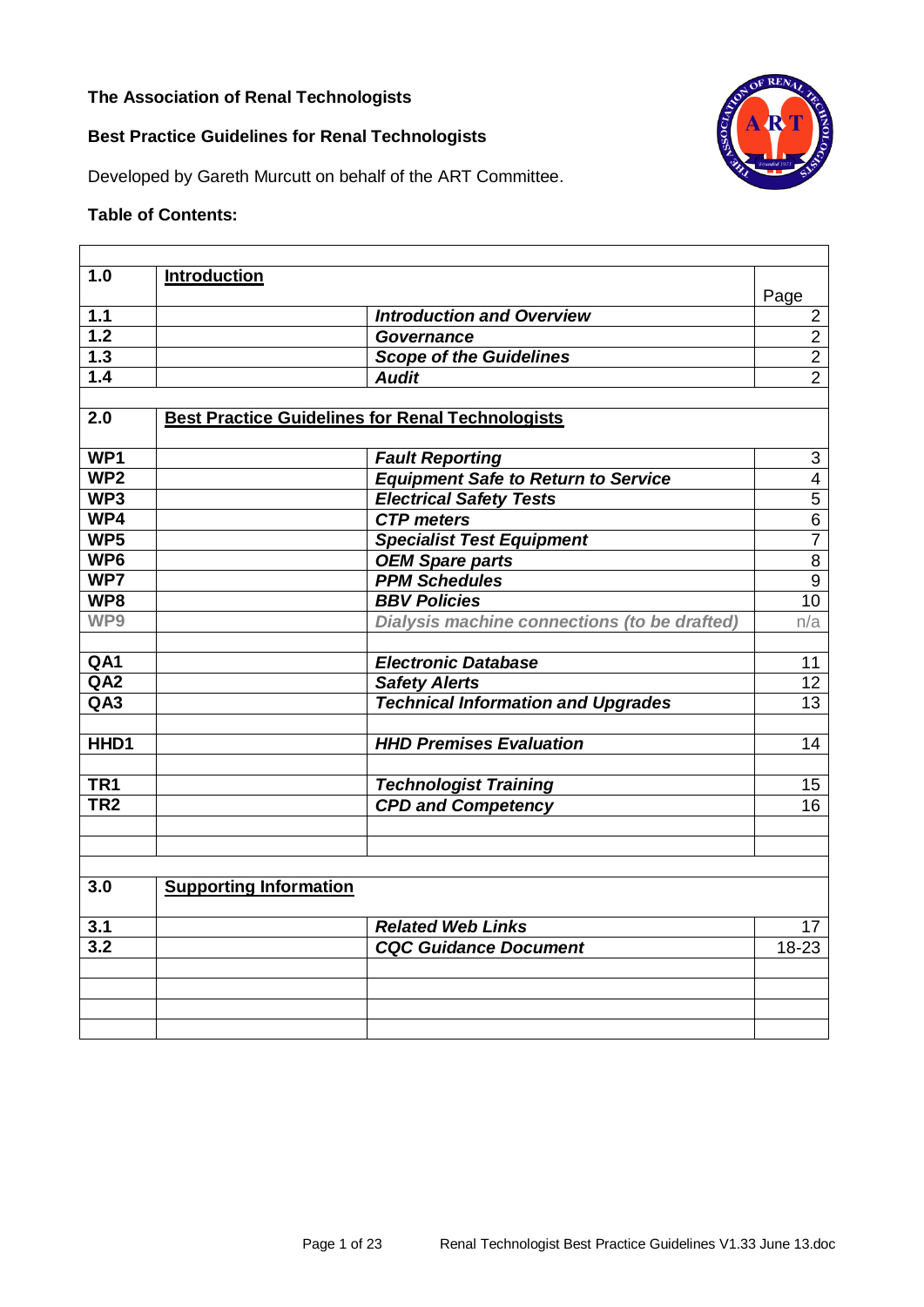### **1.0 Introduction**

#### *1.1 Introduction and Overview*

People working on haemodialysis (HD) and related equipment provide an essential service with many aspects critical to the safe treatment of end stage renal failure patients. In their current format the guidelines are principally intended to cover the work of NHS renal technologists but may be developed in the future to help those commissioning technical support.

Once established, a set of guidelines can be used by technical teams to highlight areas of concern and help obtain the necessary budget or management support to improve

Most renal technologists and service engineers enjoy a reputation for having a 'can-do' attitude, and these guidelines should not generally be used as a reason to avoid a particular task. The exception is where the person due to carry out the task feels there is a reasonable chance of a breach of either patient safety or health and safety policies.

The guidelines are not an attempt to be a line by line manual on how to manage a renal technical service, as there are many different operating models, any of which may be valid. Rather they aim to be a framework or template, outlining the principles of operation whilst giving examples of best practice.

#### *1.2 Governance*

The overriding governance body for NHS providers is the Care Quality Commission (CQC). The CQC publish a framework document titled *NHS Provider Compliance Assessment* of which *Outcome 11 (Regulation 16): Safety, availability and suitability of equipment* is the most pertinent to the scope of practice of renal technologists. A copy of this is included in Appendix A.

One major aim of the Renal Technologist's Guidelines is to provide evidence to support a Trust's CQC returns. As such each guideline is linked to the appropriate sections of the CQC document and the same colour coding is as the CQC is used throughout. Thus if a renal technical team audit themselves (or preferably two different teams audit each other) using these guidelines the 'grades' obtained may be fed directly into a CQC return.

### *1.3 Scope of the guidelines*

There are many areas of work worthy of inclusion that do not appear in this version of the draft. For example, fluid quality is left entirely to the Renal Association Guidelines, now that ART has a significant role in drafting these. These guidelines are seen as a starting point and it is hoped they will evolve and develop over the coming years. In time they should tie in well with the ART Training Scheme as well as other ART projects such as CPD and Scope of Practice.

The guidelines are broken down into 4 separate sections:

- 1. Working Practice (WP)
- 2. Quality Assurance (QA)
- 3. Home dialysis (HHD)
- 4. Training (TR)

#### *1.4 Audit*

It is not known how many renal technical services audit themselves (or each other) despite it being one of the main tools used across industry and healthcare to achieve an improvement in service. This is arguably the most important challenge facing renal technologist teams and it is hoped these guidelines can provide a framework against which an audit can be performed.

It would be useful exercise to field test the document whereby some technical teams can use the guidelines to audit their work and provide feedback on whether they are practicable. It would also allow them to be refined as well as providing ideas on how to develop better audit data needed to judge compliance.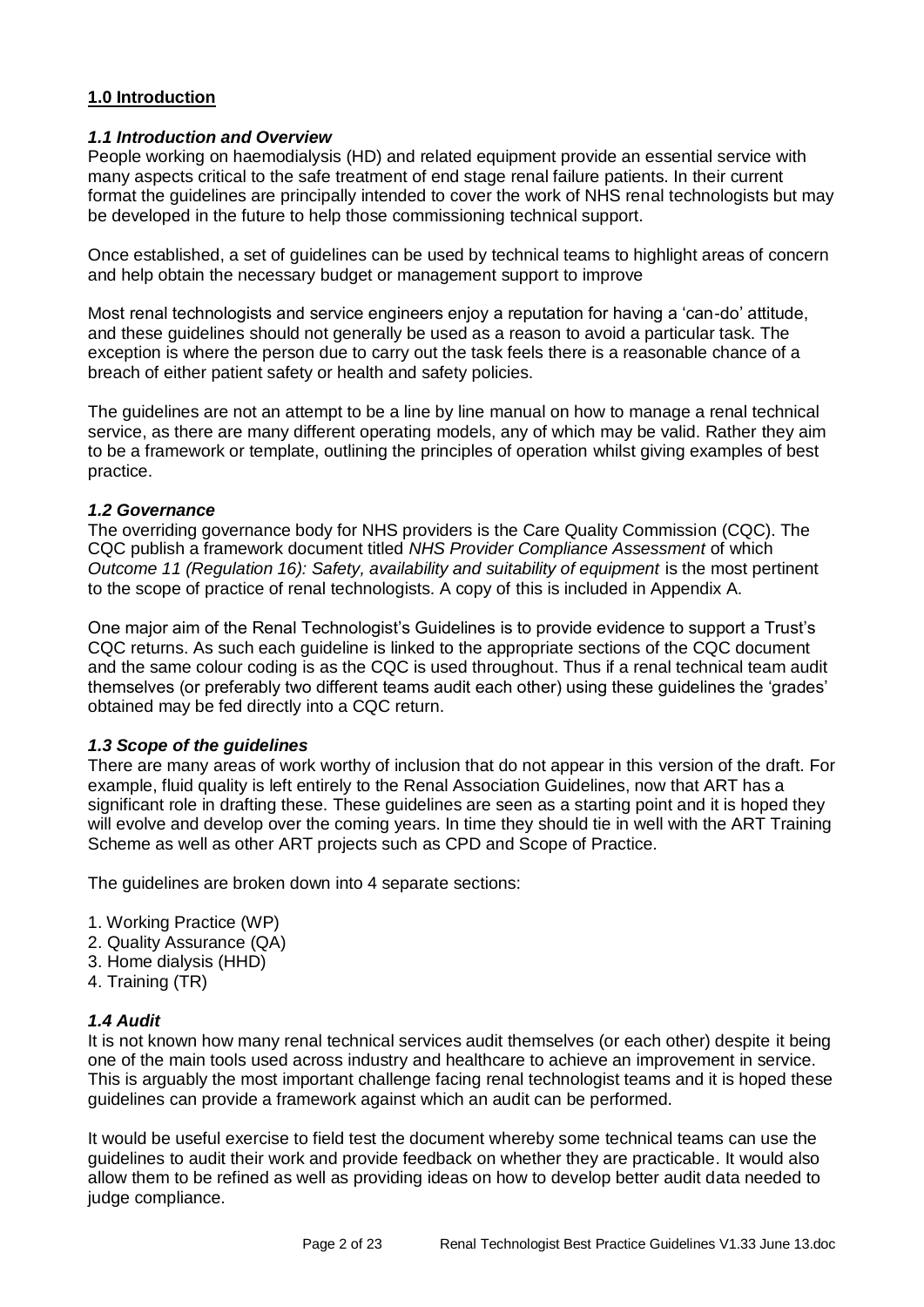# *2.0: Best Practice Guidelines for Renal Technologists*

| <b>Guideline Data</b>                     | Guideline N°: WP1.                                                                                                                                                                                                                                                                                                                                                                                                                                                      | <b>Version: Draft 13.6</b>                                                  |
|-------------------------------------------|-------------------------------------------------------------------------------------------------------------------------------------------------------------------------------------------------------------------------------------------------------------------------------------------------------------------------------------------------------------------------------------------------------------------------------------------------------------------------|-----------------------------------------------------------------------------|
|                                           | <b>Verified Date:</b>                                                                                                                                                                                                                                                                                                                                                                                                                                                   | Review Date: xx/xx/2016                                                     |
| <b>Guideline</b>                          | Technologists should be provided with an accurate description of<br>faults or errors before commencing work on an HD machine.                                                                                                                                                                                                                                                                                                                                           |                                                                             |
| <b>Rationale</b>                          | In order to provide a safe and timely repair service it is vital that<br>technologists are provided with accurate information on the nature of the<br>fault. Ideally, repair requests should be entered by service users directly<br>onto the equipment database, however if paper fault forms are used they<br>should include an error code (or similar) or a good description. This<br>should preferably be written but may be verbal in the case of HHD<br>patients. |                                                                             |
| <b>Best Practice</b>                      | each job.                                                                                                                                                                                                                                                                                                                                                                                                                                                               | All faults reported via electronic database with traceable work history for |
| <b>Acceptable</b><br><b>Practice</b>      | Electronic database or fault forms always used to report equipment<br>faults.                                                                                                                                                                                                                                                                                                                                                                                           |                                                                             |
| <b>Near Acceptable</b><br><b>Practice</b> | Electronic database or fault forms usually used to report equipment<br>faults.                                                                                                                                                                                                                                                                                                                                                                                          |                                                                             |
| <b>Unacceptable</b><br><b>Practice</b>    | Fault messages not routinely provided.                                                                                                                                                                                                                                                                                                                                                                                                                                  |                                                                             |
| <b>CQC Outcome</b>                        | Applicable to 11A, B, C, D, E, F                                                                                                                                                                                                                                                                                                                                                                                                                                        |                                                                             |
| <b>Exclusions</b>                         | HHD patients and carers                                                                                                                                                                                                                                                                                                                                                                                                                                                 |                                                                             |
| <b>Comments</b>                           | Poor information may lead to a fault being missed and a piece of<br>equipment unknowingly being returned to service in an unsafe state.<br>Fault descriptions such as "Broken" increase the likelihood of this<br>scenario.                                                                                                                                                                                                                                             |                                                                             |
| <b>Applicable</b><br>guidance             |                                                                                                                                                                                                                                                                                                                                                                                                                                                                         |                                                                             |
| <b>Other References</b>                   |                                                                                                                                                                                                                                                                                                                                                                                                                                                                         |                                                                             |
| <b>Audit Data</b>                         | Fault reporting and repairs audited and/or published/discussed with<br>service users. Database can be used to audit fault reports.                                                                                                                                                                                                                                                                                                                                      |                                                                             |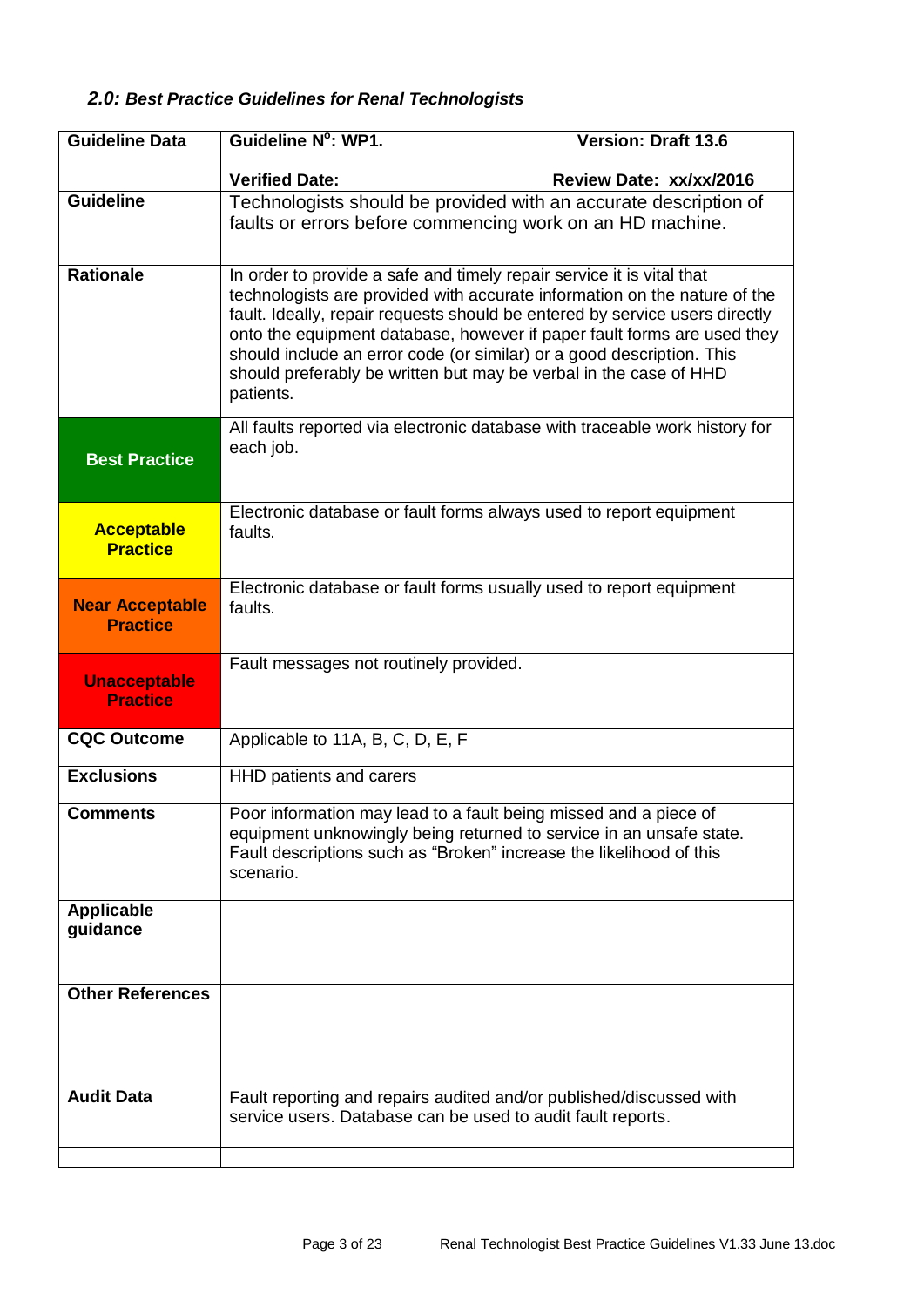| <b>Guideline Data</b>                     | Guideline N°: WP2.                                                                                                                                                                                                                                                                                                                                                                                                                              | <b>Version: Draft 13.6</b> |
|-------------------------------------------|-------------------------------------------------------------------------------------------------------------------------------------------------------------------------------------------------------------------------------------------------------------------------------------------------------------------------------------------------------------------------------------------------------------------------------------------------|----------------------------|
|                                           | <b>Verified Date:</b>                                                                                                                                                                                                                                                                                                                                                                                                                           | Review Date: xx/xx/2016    |
| <b>Guideline</b>                          | Before returning a medical device to clinical use a technologist should be<br>confident that it is safe for use.                                                                                                                                                                                                                                                                                                                                |                            |
| <b>Rationale</b>                          | Medical equipment has the potential to cause harm to patients and staff.<br>A technologist should perform whatever tests they believe are required to<br>ensure that all risks to patients and staff are minimised. The tests could<br>vary depending upon the nature of the fault and the device but could<br>include functional checks, chemical or microbiological tests, leak tests or<br>possibly a visual inspection for blood spillages. |                            |
| <b>Best Practice</b>                      | All technologists have appropriate resources for them to be confident any<br>device they are returning to use is safe. All equipment is appropriately<br>checked before returning to use. Details are recorded                                                                                                                                                                                                                                  |                            |
| <b>Acceptable</b><br><b>Practice</b>      | All technologists have appropriate resources for them to be confident any<br>device they are returning to use is safe. All equipment is appropriately<br>checked before returning to use. Details are recorded                                                                                                                                                                                                                                  |                            |
| <b>Near Acceptable</b><br><b>Practice</b> | All technologists have appropriate resources for them to be confident any<br>device they are returning to use is safe. All equipment is appropriately<br>checked before returning to use. Details are usually recorded                                                                                                                                                                                                                          |                            |
| <b>Unacceptable</b><br><b>Practice</b>    | Technologists lack resources to ensure patient and staff safety                                                                                                                                                                                                                                                                                                                                                                                 |                            |
| <b>CQC Outcome</b>                        | Applicable to 11A, C, D, E, F, G                                                                                                                                                                                                                                                                                                                                                                                                                |                            |
| <b>Exclusions</b>                         |                                                                                                                                                                                                                                                                                                                                                                                                                                                 |                            |
| <b>Comments</b>                           | Resources could include training, time (which may be achieved by having<br>spare equipment), spare parts, test equipment, cleaning materials etc.<br>Appropriate checks need to be determined by the type of equipment and<br>the nature of the fault.                                                                                                                                                                                          |                            |
| <b>Applicable</b><br>guidance             | Manufacturers recommendations, MHRA guidance, local policies                                                                                                                                                                                                                                                                                                                                                                                    |                            |
| <b>Other References</b>                   |                                                                                                                                                                                                                                                                                                                                                                                                                                                 |                            |
| <b>Audit Data</b>                         | Traceable equipment history. Breakdown data. Incident reports                                                                                                                                                                                                                                                                                                                                                                                   |                            |
|                                           |                                                                                                                                                                                                                                                                                                                                                                                                                                                 |                            |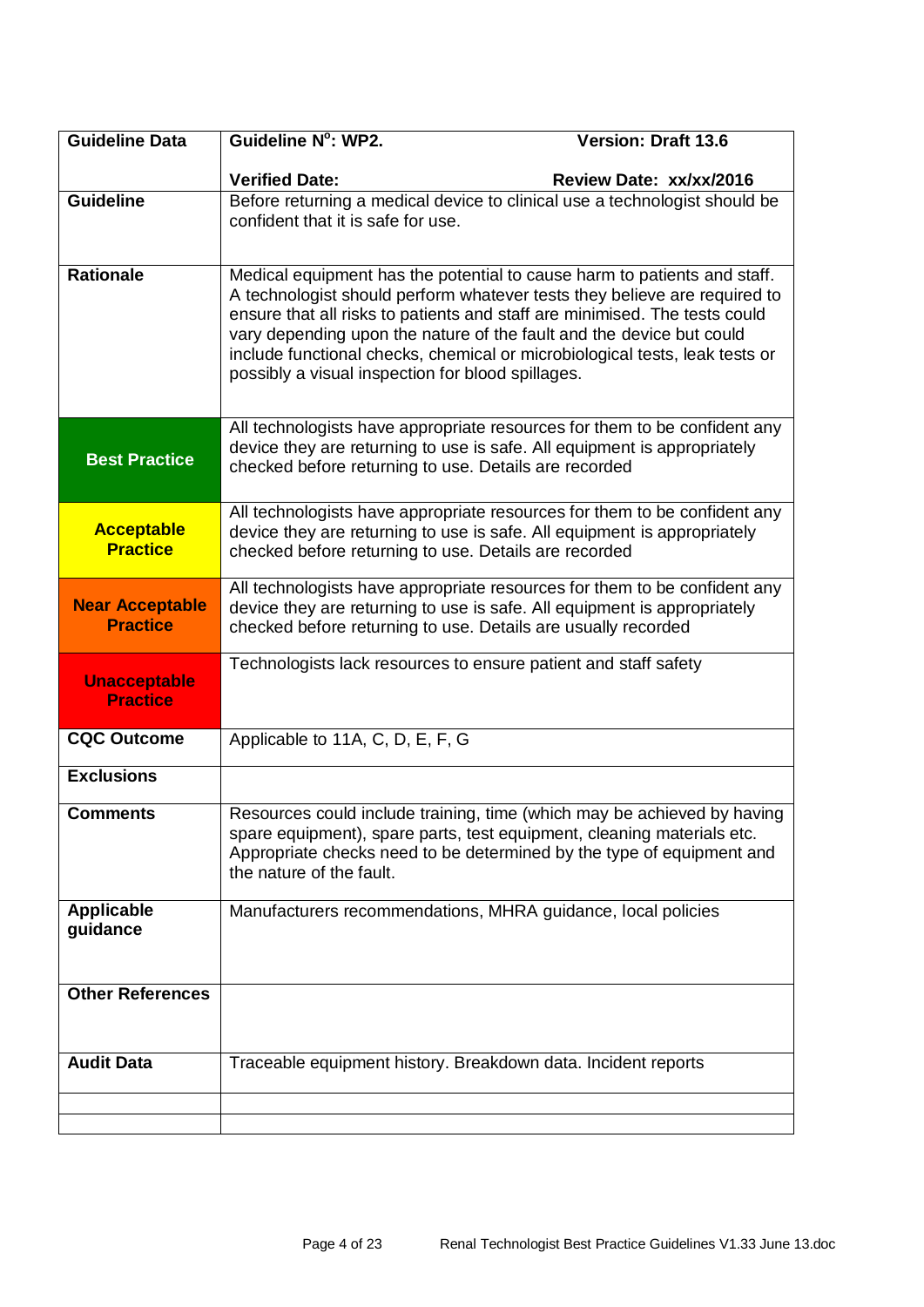| <b>Guideline Data</b>                     | Guideline N°: WP3.                                                                                                                                                                                                                                                                                                                                                                                                                                                                  | <b>Version: Draft 13.6</b> |
|-------------------------------------------|-------------------------------------------------------------------------------------------------------------------------------------------------------------------------------------------------------------------------------------------------------------------------------------------------------------------------------------------------------------------------------------------------------------------------------------------------------------------------------------|----------------------------|
|                                           | <b>Verified Date:</b>                                                                                                                                                                                                                                                                                                                                                                                                                                                               | Review Date: xx/xx/2016    |
| <b>Guideline</b>                          | Before returning an HD machine to clinical use, appropriate<br>electrical safety tests shall be completed as part of a PPM or after<br>the replacement of a higher-risk component.                                                                                                                                                                                                                                                                                                  |                            |
| <b>Rationale</b>                          | An electrical safety test should be part of PPM schedule because a<br>failure of the earthing system on an HD machine could seriously<br>compromise electrical safety. Replacing a higher-risk component<br>(e.g. power supply, heater bar) or significantly disturbing the<br>earthing system should be followed by appropriate testing. The<br>exact regime should be decided locally on the basis of<br>manufacturer's recommendations, and knowledge of equipment<br>and risks. |                            |
| <b>Best Practice</b>                      | Local policy agreed, documented, implemented and monitored.<br>Use of a recognised, calibrated electrical safety tester and<br>documented recording of parts replaced and tests carried out<br>completed.                                                                                                                                                                                                                                                                           |                            |
| <b>Acceptable</b><br><b>Practice</b>      | Local policy agreed, implemented and monitored. Use of a<br>recognised, calibrated electrical safety tester and recording of parts<br>replaced and tests carried out completed.                                                                                                                                                                                                                                                                                                     |                            |
| <b>Near Acceptable</b><br><b>Practice</b> | Local policy agreed, implemented and monitored. Use of a<br>recognised, calibrated electrical safety tester and parts<br>replaced/tests completed.                                                                                                                                                                                                                                                                                                                                  |                            |
| <b>Unacceptable</b><br><b>Practice</b>    | No local policy agreed or not documented, implemented and/or<br>monitored. Electrical safety tester not usually available or not<br>routinely calibrated. Recording of parts replaced/tests completed<br>not auditable. Engineers not trained in electrical safety of medical<br>devices                                                                                                                                                                                            |                            |
| <b>CQC Outcome</b>                        | Applicable to 11A, C, D, E, F                                                                                                                                                                                                                                                                                                                                                                                                                                                       |                            |
| <b>Exclusions</b>                         |                                                                                                                                                                                                                                                                                                                                                                                                                                                                                     |                            |
| <b>Comments</b>                           | Due to the number of different situations faced by renal technologists,<br>exactly what tests should be done in certain situations should be decided<br>locally. Technologists should have a good understanding of the risks<br>associated with electrical safety.                                                                                                                                                                                                                  |                            |
| <b>Applicable</b><br>guidance             | IEC 601-1 (2012)<br>IEC 601-2-16 (2010)<br>Equipment manufacturers guidance<br>Safety tester manufacturers guidance                                                                                                                                                                                                                                                                                                                                                                 |                            |
| <b>Other References</b>                   |                                                                                                                                                                                                                                                                                                                                                                                                                                                                                     |                            |
| <b>Audit Data</b>                         | Documented, traceable calibration records for all meters. Database or<br>spreadsheet of planned calibrations/verifications. Audit minutes.                                                                                                                                                                                                                                                                                                                                          |                            |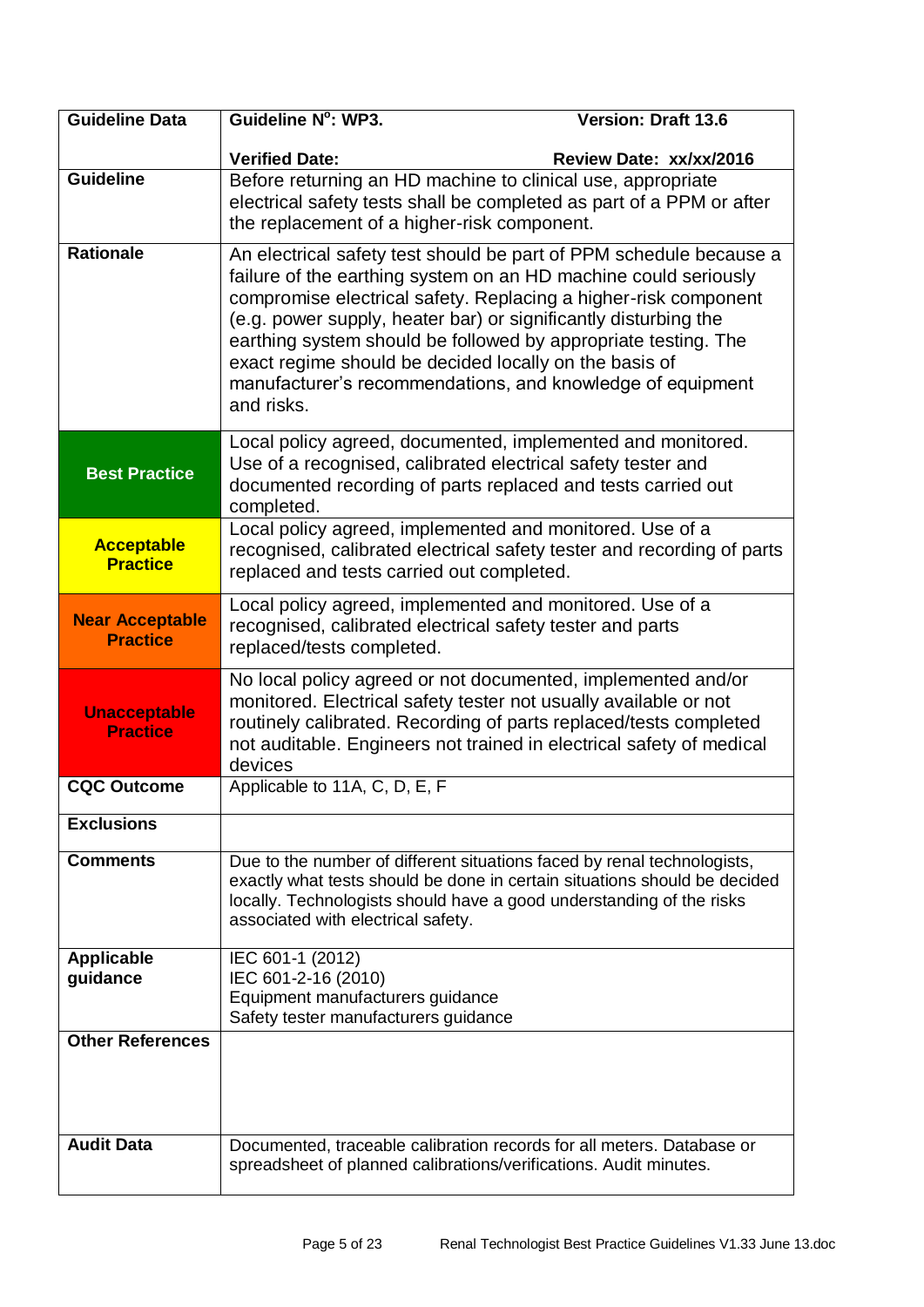| <b>Guideline Data</b>                     | Guideline N°: WP4.                                                                                                                                                                                                                                                                                                                           | <b>Version: Draft 13.6</b>                                         |
|-------------------------------------------|----------------------------------------------------------------------------------------------------------------------------------------------------------------------------------------------------------------------------------------------------------------------------------------------------------------------------------------------|--------------------------------------------------------------------|
|                                           | <b>Verified Date:</b>                                                                                                                                                                                                                                                                                                                        | Review Date: xx/xx/2016                                            |
| <b>Guideline</b>                          | be covered by a valid calibration certificate and be kept in good<br>working order.                                                                                                                                                                                                                                                          | All conductivity, temperature and pressure (CTP) meters used shall |
| <b>Rationale</b>                          | be calibrated against accurate instruments. Patient safety and/or<br>equipment reliability may be compromised if these systems are<br>mis-calibrated. If a technologist/engineer has reason to question a<br>meter's accuracy or reliability, local verification or recalibration<br>should be completed depending upon local circumstances. | These are critical systems within HD machines and as such should   |
| <b>Best Practice</b>                      | All relevant instruments routinely calibrated to traceable standards<br>at all times. Calibrations planned, records kept and performance<br>audited.                                                                                                                                                                                         |                                                                    |
| <b>Acceptable</b><br><b>Practice</b>      | All relevant instruments routinely calibrated to standards or<br>accredited laboratory at all times. Calibrations planned, records<br>kept and performance of instrument audited.                                                                                                                                                            |                                                                    |
| <b>Near Acceptable</b><br><b>Practice</b> | Some instruments not routinely calibrated or verified against lab<br>results and/or plans and records not audited.                                                                                                                                                                                                                           |                                                                    |
| <b>Unacceptable</b><br><b>Practice</b>    | Some/all instruments not routinely calibrated or verified as                                                                                                                                                                                                                                                                                 | recommended by the manufacturer. Plans and records not audited.    |
| CQC Outcome                               | Applicable to 11A, C, D, E, F, G                                                                                                                                                                                                                                                                                                             |                                                                    |
| <b>Exclusions</b>                         |                                                                                                                                                                                                                                                                                                                                              |                                                                    |
| <b>Comments</b>                           | If a meter showed erratic conductivity due to connection or electronic<br>problems it should almost certainly be returned for repair and<br>recalibration. If the same fault was caused by a fixable air leak local<br>verification of performance may be adequate.                                                                          |                                                                    |
| <b>Applicable</b><br>guidance             | HD machine manufacturer's specification for accuracy of CTP systems.<br>CTP meter manufacturer's specification<br>Accreditation system                                                                                                                                                                                                       |                                                                    |
| <b>Other References</b>                   | <b>ISO 9001</b><br>Traceable standards -<br>Accredited Laboratory - ACAS www.ukas.com/default.asp                                                                                                                                                                                                                                            |                                                                    |
| <b>Audit Data</b>                         | Documented, traceable calibration records for all meters. Database or<br>spreadsheet of planned calibrations/verifications. Audit minutes.                                                                                                                                                                                                   |                                                                    |
|                                           |                                                                                                                                                                                                                                                                                                                                              |                                                                    |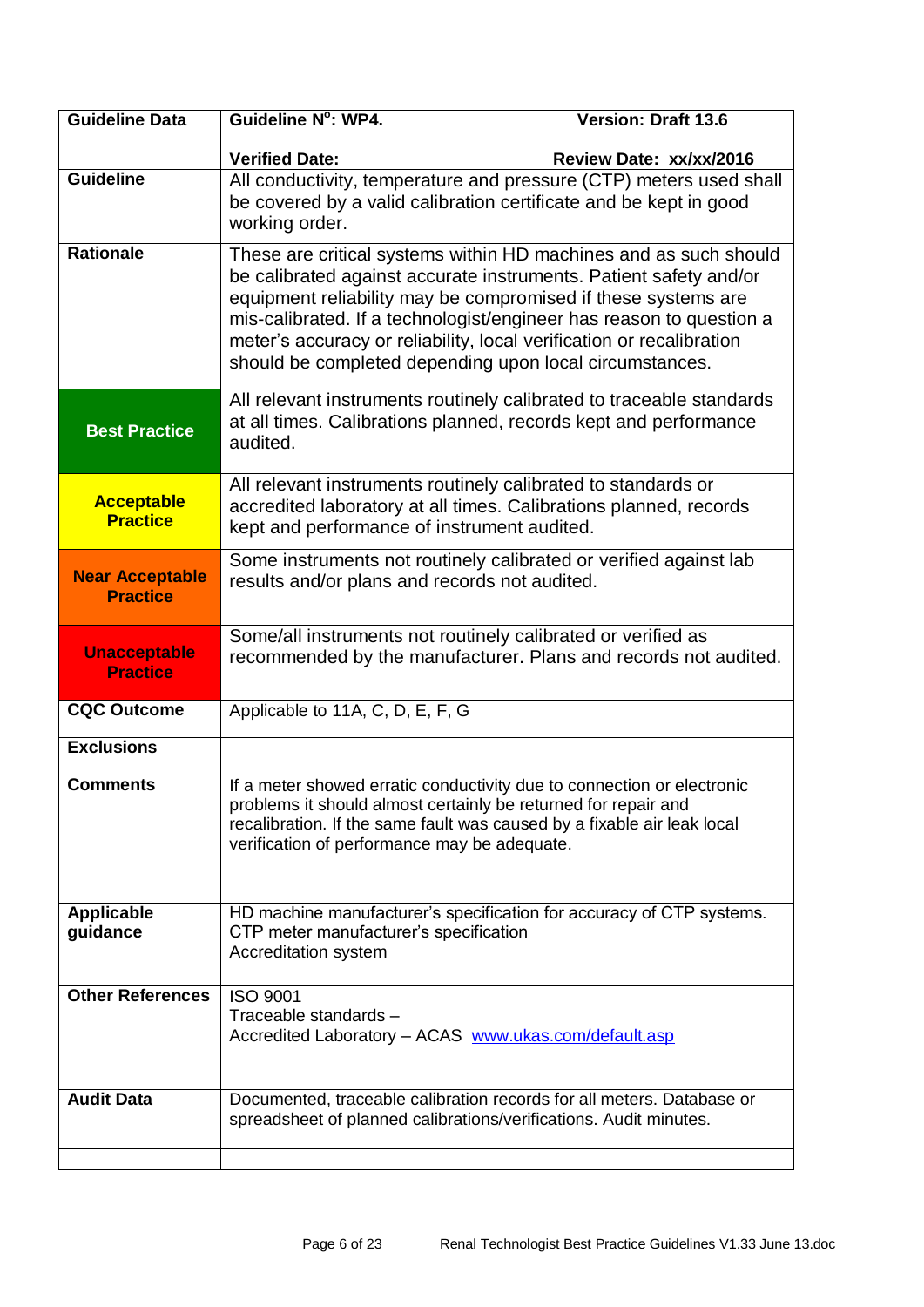| <b>Guideline Data</b>                     | Guideline N°: WP5.                                                                                                | <b>Version: Draft 13.6</b>                                                                                                                                                                                                                                                                                                                       |
|-------------------------------------------|-------------------------------------------------------------------------------------------------------------------|--------------------------------------------------------------------------------------------------------------------------------------------------------------------------------------------------------------------------------------------------------------------------------------------------------------------------------------------------|
|                                           | <b>Verified Date:</b>                                                                                             | Review Date: xx/xx/2016                                                                                                                                                                                                                                                                                                                          |
| <b>Guideline</b>                          | shall be used when calibrating and/or testing critical safety<br>systems.                                         | Specialist OEM test equipment, software and/or calibration routines                                                                                                                                                                                                                                                                              |
| <b>Rationale</b>                          | blood leak calibration tools should always be used to calibrate<br>use.<br>there are a number of valid suppliers. | Manufacturer's instructions should be followed when calibrating<br>critical safety systems. OEM test equipment such as air-detector or<br>these devices. If the machine includes a calibration routine in its<br>software this should completed before returning the machine to<br>Note: This specifically does NOT include CTP meters for which |
| <b>Best Practice</b>                      | its 'use-by' date.                                                                                                | All critical safety systems are calibrated using the appropriate OEM test<br>equipment and software which itself is appropriately calibrated or within                                                                                                                                                                                           |
| <b>Acceptable</b><br><b>Practice</b>      | its 'use-by' date.                                                                                                | All critical safety systems are calibrated using the appropriate OEM test<br>equipment and software which itself is appropriately calibrated or within                                                                                                                                                                                           |
| <b>Near Acceptable</b><br><b>Practice</b> | outside its 'use-by' date.                                                                                        | Most critical safety systems are calibrated using the appropriate OEM<br>test equipment and software. Some OEM test equipment occasionally                                                                                                                                                                                                       |
| <b>Unacceptable</b><br><b>Practice</b>    | available                                                                                                         | Critical safety systems not calibrated or specialist equipment not used/not                                                                                                                                                                                                                                                                      |
| <b>CQC Outcome</b>                        | Applicable to 11A, C, D, E, F                                                                                     |                                                                                                                                                                                                                                                                                                                                                  |
| <b>Exclusions</b>                         | CTP meters (see Guideline1.1). Test equipment used for indicative<br>purposes.                                    |                                                                                                                                                                                                                                                                                                                                                  |
| <b>Comments</b>                           | they are using is appropriate                                                                                     | Some air detector systems require the use of a bubble trap and water. It<br>is up to the technologists professional judgment to decide if the system                                                                                                                                                                                             |
| <b>Applicable</b><br>guidance             | Manufacturers Service Manuals and Technical Updates                                                               |                                                                                                                                                                                                                                                                                                                                                  |
| <b>Other References</b>                   |                                                                                                                   |                                                                                                                                                                                                                                                                                                                                                  |
| <b>Audit Data</b>                         | minutes.                                                                                                          | Correct service equipment available and appropriately calibrated. Audit                                                                                                                                                                                                                                                                          |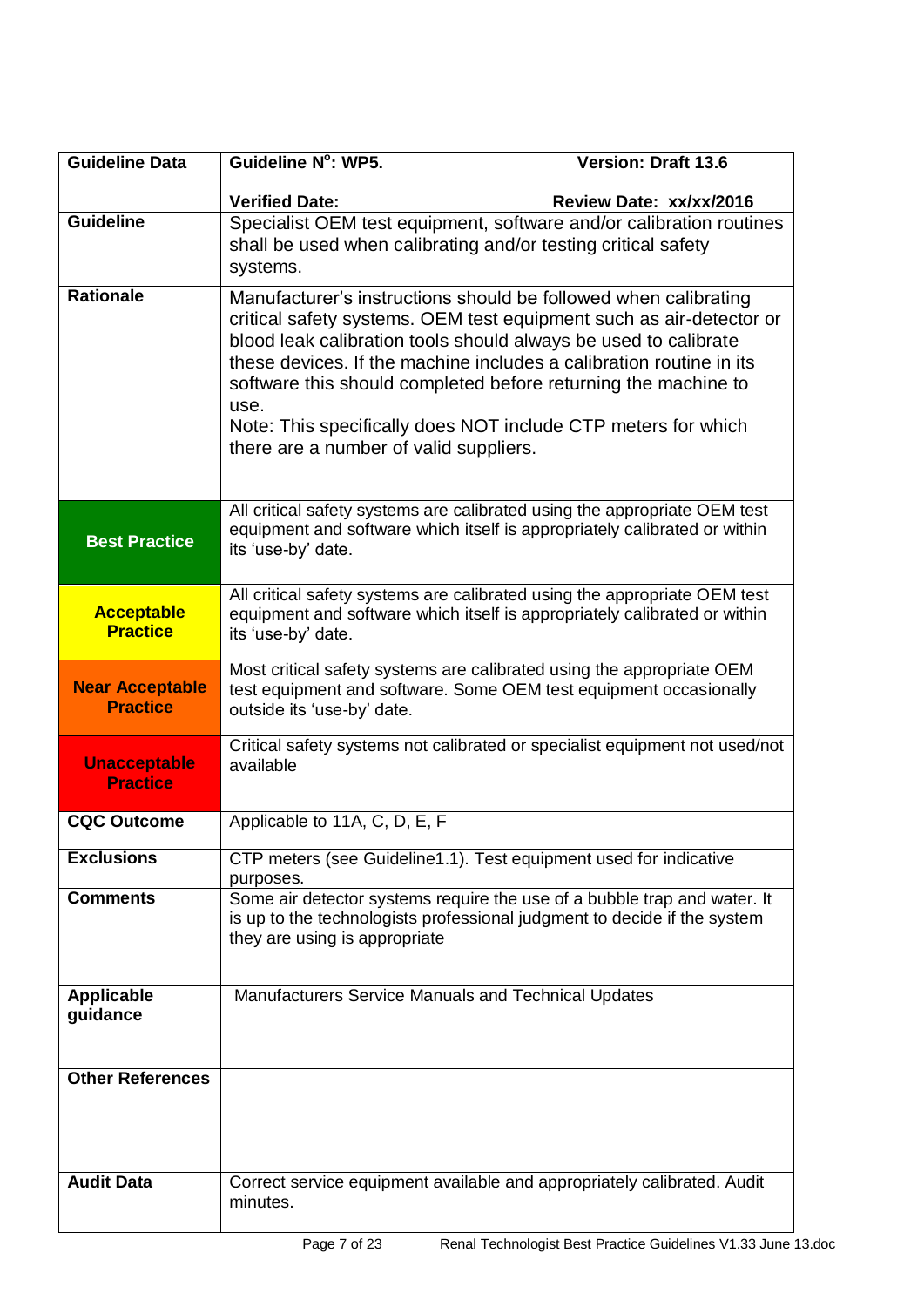| <b>Guideline Data</b>                     | Guideline N°: WP6.                                                                                                                                                                                                                                                                              | <b>Version: Draft 13.6</b> |
|-------------------------------------------|-------------------------------------------------------------------------------------------------------------------------------------------------------------------------------------------------------------------------------------------------------------------------------------------------|----------------------------|
|                                           | <b>Verified Date:</b>                                                                                                                                                                                                                                                                           | Review Date: xx/xx/2016    |
| <b>Guideline</b>                          | New OEM spare parts should be used during the repair of critical<br>systems.                                                                                                                                                                                                                    |                            |
| <b>Rationale</b>                          | Critical systems by their nature should always be repaired with new<br>OEM spare parts. Second sourced (or second hand) spare parts<br>may be used for non-critical systems (e.g. water tubing) as long as<br>they are traceable and their use is justifiable.                                  |                            |
| <b>Best Practice</b>                      | All critical safety systems are repaired using new OEM spare parts. Any<br>use of second-sourced or second-hand parts for non-critical systems is<br>strictly controlled, traceable and justifiable.                                                                                            |                            |
| <b>Acceptable</b><br><b>Practice</b>      | All critical safety systems are repaired using new OEM spare parts. Any<br>use of second-sourced or second-hand parts for non-critical systems is<br>strictly controlled, traceable and justifiable.                                                                                            |                            |
| <b>Near Acceptable</b><br><b>Practice</b> | All critical safety systems are repaired using OEM spare parts.<br>Occasionally second-source or second hand parts are used and their use<br>is not always recorded or justifiable.                                                                                                             |                            |
| <b>Unacceptable</b><br><b>Practice</b>    | Critical safety systems repaired with non-OEM or second hand spare-<br>parts. Use of second-sourced or second-hand parts routinely not<br>recorded or traceable.                                                                                                                                |                            |
| <b>CQC Outcome</b>                        | Applicable to 11A, C, D, E, F                                                                                                                                                                                                                                                                   |                            |
| <b>Exclusions</b>                         | Generic items and consumables such as tubing, screws, fixings as long<br>as they are fit for purpose.                                                                                                                                                                                           |                            |
| <b>Comments</b>                           | It is acknowledged that risks can only be balanced and not eliminated.<br>There may be occasions when the risk to service interruption is enough<br>to justify the swapping of circuit boards between machines. The most<br>important aspect is that everything done is recorded and traceable. |                            |
| <b>Applicable</b><br>guidance             | Manufacturers Service Manuals and Technical Updates. Manufacturers<br>Spare parts lists                                                                                                                                                                                                         |                            |
| <b>Other References</b>                   |                                                                                                                                                                                                                                                                                                 |                            |
| <b>Audit Data</b>                         | Correct spare-parts available. Breakdown/downtime data. Traceability of<br>any second-sourced or second hand parts used for non-critical systems<br>clearly auditable. Audit minutes.                                                                                                           |                            |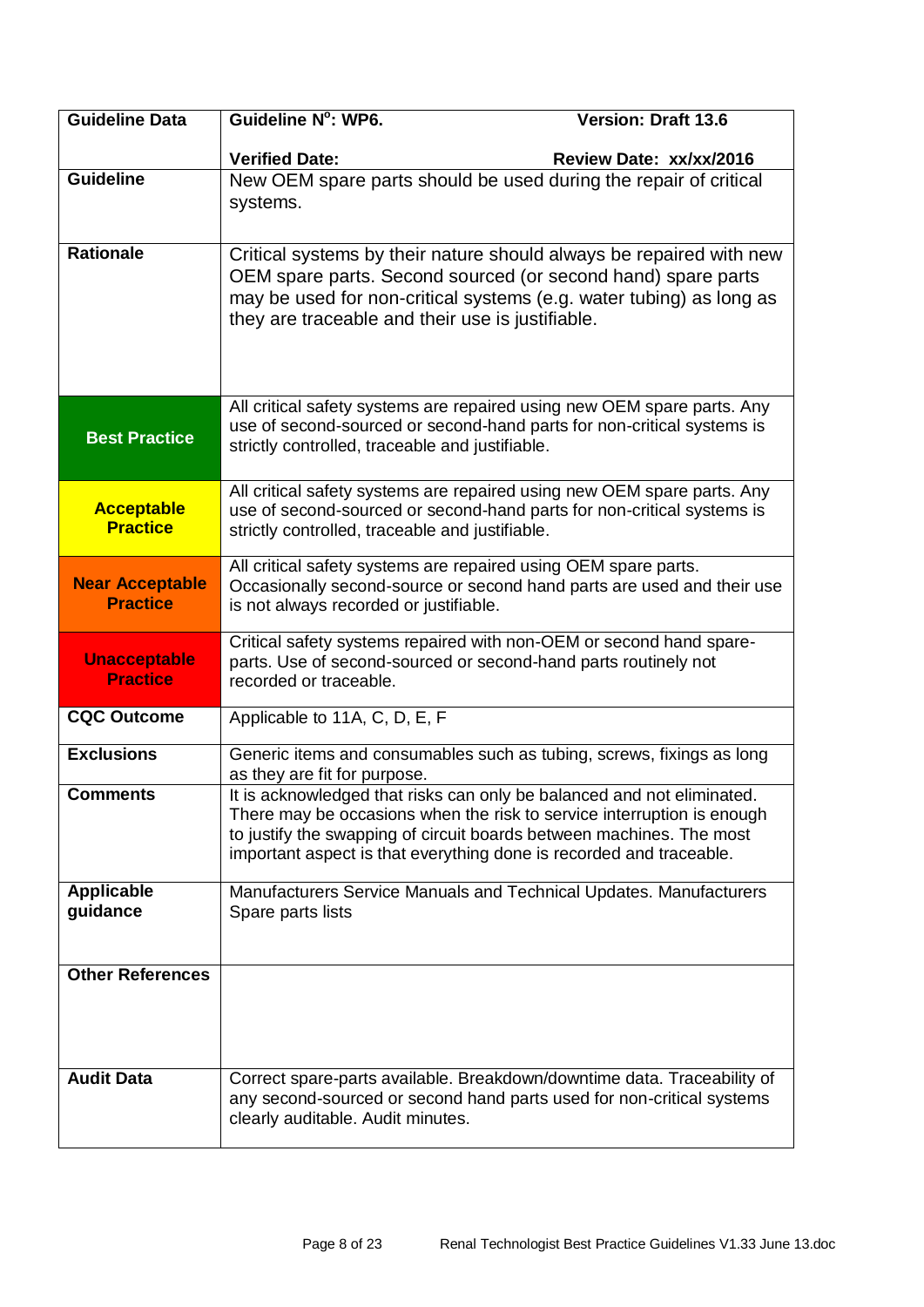| <b>Guideline Data</b>                     | Guideline N°: WP7.                                                                                                                                                                                                                                                                                                                                                                                                                                                                                                                                                                               | <b>Version: Draft 13.6</b> |
|-------------------------------------------|--------------------------------------------------------------------------------------------------------------------------------------------------------------------------------------------------------------------------------------------------------------------------------------------------------------------------------------------------------------------------------------------------------------------------------------------------------------------------------------------------------------------------------------------------------------------------------------------------|----------------------------|
|                                           | <b>Verified Date:</b>                                                                                                                                                                                                                                                                                                                                                                                                                                                                                                                                                                            | Review Date: xx/xx/2016    |
| <b>Guideline</b>                          | Manufacturer's recommendations shall be used as a basis for<br>developing planned preventative maintenance schedules and<br>programs.                                                                                                                                                                                                                                                                                                                                                                                                                                                            |                            |
| <b>Rationale</b>                          | Manufacturer's recommendations for PPM procedures should be<br>based on reliability data so are the most important factor when<br>deciding PPM schedules and timing. However, local usage patterns<br>such as disinfection routines may be require a schedule to be<br>modified. Also component failure can be a function of both usage<br>and/or time. If component failure is caused by usage it may be<br>acceptable to replace it less often in a home dialysis installation,<br>compared to a main renal clinic. Deviations from manufacturer's<br>recommendations should be risk assessed. |                            |
| <b>Best Practice</b>                      | PPM schedules strongly based on manufacturer's<br>recommendations, fine tuned to the local operating environment,<br>and all differences subjected to risk analysis. PPM compliance<br>regularly audited                                                                                                                                                                                                                                                                                                                                                                                         |                            |
| <b>Acceptable</b><br><b>Practice</b>      | PPM schedules strictly follow manufacturer's recommendations<br>and compliance regularly audited.                                                                                                                                                                                                                                                                                                                                                                                                                                                                                                |                            |
| <b>Near Acceptable</b><br><b>Practice</b> | Clearly defined PPM schedules and compliance kept up to date but not<br>regularly audited                                                                                                                                                                                                                                                                                                                                                                                                                                                                                                        |                            |
| <b>Unacceptable</b><br><b>Practice</b>    | No PPM schedule or schedule widely differing from manufacturer's<br>recommendations in either content or timeliness. Compliance not<br>regularly audited                                                                                                                                                                                                                                                                                                                                                                                                                                         |                            |
| <b>CQC Outcome</b>                        | Applicable to 11A, C, D, E, F, G                                                                                                                                                                                                                                                                                                                                                                                                                                                                                                                                                                 |                            |
| <b>Exclusions</b>                         |                                                                                                                                                                                                                                                                                                                                                                                                                                                                                                                                                                                                  |                            |
| <b>Comments</b>                           | PPM's are a vital aspect of equipment management<br>If PPM compliance falls behind then breakdowns tend to increase.<br>The best way to audit compliance is via an electronic database                                                                                                                                                                                                                                                                                                                                                                                                           |                            |
| <b>Applicable</b><br>guidance             | Manufacturer's guidance and technical updates.<br>Local operating conditions                                                                                                                                                                                                                                                                                                                                                                                                                                                                                                                     |                            |
| <b>Other References</b>                   | <b>ISO 9001</b>                                                                                                                                                                                                                                                                                                                                                                                                                                                                                                                                                                                  |                            |
| <b>Audit Data</b>                         | Documented, traceable PPM schedules and risk assesments. Database<br>or spreadsheet of completed/upcoming PPM's.                                                                                                                                                                                                                                                                                                                                                                                                                                                                                 |                            |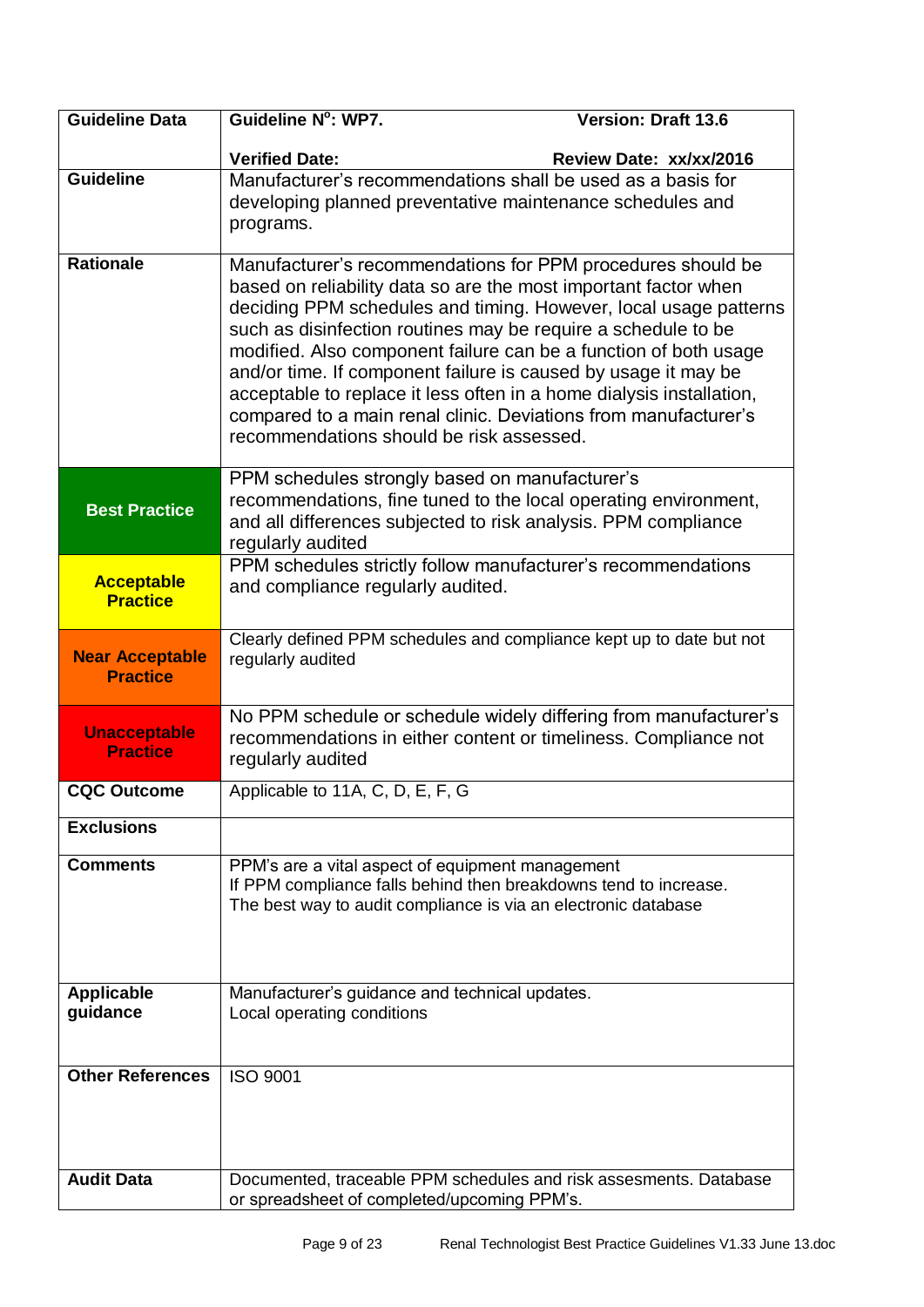| <b>Guideline Data</b>                     | Guideline N°: WP8.                                                                                                                            | <b>Version: Draft 13.6</b>                                                                                                                                                                                                                                                                                                                                                                                                                                                                                                                                                                                 |
|-------------------------------------------|-----------------------------------------------------------------------------------------------------------------------------------------------|------------------------------------------------------------------------------------------------------------------------------------------------------------------------------------------------------------------------------------------------------------------------------------------------------------------------------------------------------------------------------------------------------------------------------------------------------------------------------------------------------------------------------------------------------------------------------------------------------------|
|                                           | <b>Verified Date:</b>                                                                                                                         | Review Date: xx/xx/2016                                                                                                                                                                                                                                                                                                                                                                                                                                                                                                                                                                                    |
| <b>Guideline</b>                          | Technologists shall work to an agreed policy for managing<br>equipment potentially exposed to Blood Borne Viruses (BBV's).                    |                                                                                                                                                                                                                                                                                                                                                                                                                                                                                                                                                                                                            |
| <b>Rationale</b>                          | likely to face. This may be achieved by means of a sign or<br>appropriate PPE and cleaning equipment available. A clear<br>must be available. | Technologists working on HD equipment are at some risk from<br>blood on external and internal surfaces and to some extent any<br>post-dialyser fluid. Before commencing work on a machine, a<br>technologist should be made aware of any unusual risks they are<br>markings to differentiate certain equipment used by higher risk<br>patients or by being provided with a decontamination form. A<br>technologists should use universal precautions and will have<br>protocol explaining how to decontaminate equipment, especially if<br>the machine is to be moved from a higher to lower risk category |
| <b>Best Practice</b>                      | implemented. Universal precautions used when working on<br>100% use of decontamination forms by fault reporters.                              | Clear and up to date agreed policies and protocols agreed and<br>potentially contaminated equipment and PPE readily available.                                                                                                                                                                                                                                                                                                                                                                                                                                                                             |
| <b>Acceptable</b><br><b>Practice</b>      | fault reporters.                                                                                                                              | Clear and up to date agreed policies, protocols and PPE readily<br>available. Universal precautions used when working on potentially<br>contaminated equipment. Good use of decontamination forms by                                                                                                                                                                                                                                                                                                                                                                                                       |
| <b>Near Acceptable</b><br><b>Practice</b> | fault reporters.                                                                                                                              | Clear and up to date agreed policies, protocols and PPE readily<br>available. Universal precautions used when working on potentially<br>contaminated equipment. Some use of decontamination forms by                                                                                                                                                                                                                                                                                                                                                                                                       |
| <b>Unacceptable</b><br><b>Practice</b>    | by fault reporters.                                                                                                                           | No clear policy or guidelines available. PPE not readily available.<br>Universal precautions sometimes used when working on potentially<br>contaminated equipment Negligible use of decontamination forms                                                                                                                                                                                                                                                                                                                                                                                                  |
| <b>CQC Outcome</b>                        | Applicable to 11A, B, C, D, E, F, G                                                                                                           |                                                                                                                                                                                                                                                                                                                                                                                                                                                                                                                                                                                                            |
| <b>Exclusions</b>                         |                                                                                                                                               |                                                                                                                                                                                                                                                                                                                                                                                                                                                                                                                                                                                                            |
| <b>Comments</b>                           | teams.                                                                                                                                        | The policy and/or protocols can be local but should be the based<br>on National guidance and/or agreed with local infection control                                                                                                                                                                                                                                                                                                                                                                                                                                                                        |
| <b>Applicable</b><br>guidance             | Department of Health, BBV guidance<br>Local infection control policies<br>HD machine manufacturer's guidance                                  |                                                                                                                                                                                                                                                                                                                                                                                                                                                                                                                                                                                                            |
| <b>Other References</b>                   |                                                                                                                                               |                                                                                                                                                                                                                                                                                                                                                                                                                                                                                                                                                                                                            |
| <b>Audit Data</b>                         |                                                                                                                                               |                                                                                                                                                                                                                                                                                                                                                                                                                                                                                                                                                                                                            |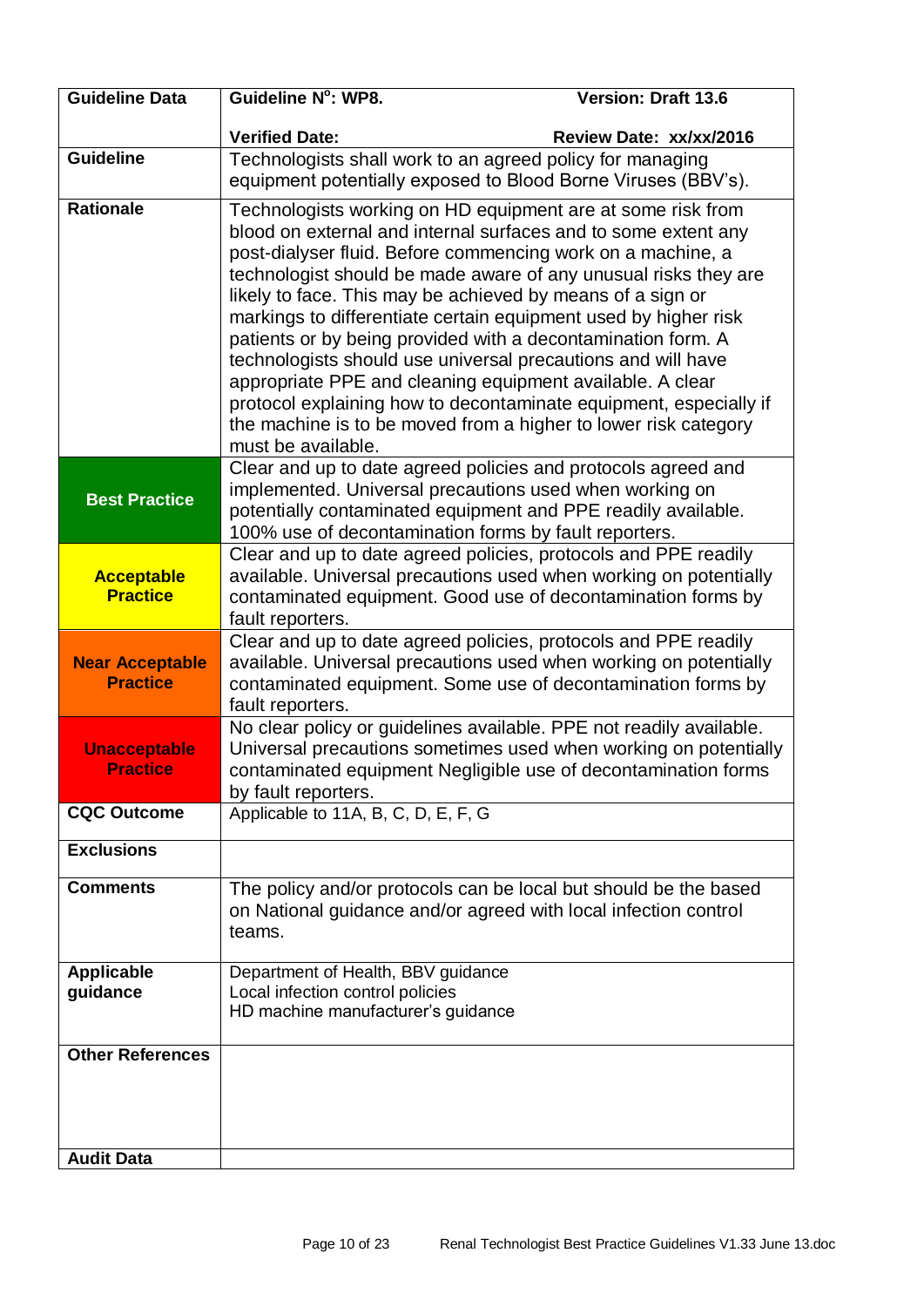| <b>Guideline Data</b>                  | Guideline N°: QA1.                                                                                                                                                                                     | <b>Version: Draft 13.6</b> |
|----------------------------------------|--------------------------------------------------------------------------------------------------------------------------------------------------------------------------------------------------------|----------------------------|
|                                        | <b>Verified Date:</b>                                                                                                                                                                                  | Review Date: xx/xx/2016    |
| <b>Guideline</b>                       | An electronic database shall be used to maintain equipment                                                                                                                                             |                            |
|                                        | inventories and service history.                                                                                                                                                                       |                            |
| <b>Rationale</b>                       | To enable fully traceable and auditable equipment records all data should                                                                                                                              |                            |
|                                        | be stored electronically. Ideally this should be available to technologists<br>at all sites where work occurs to allow them to see the service history of a<br>piece of equipment they are working on. |                            |
| <b>Best Practice</b>                   | All inventory and service history stored in an electronic database,<br>accessible at all sites where work occurs.                                                                                      |                            |
|                                        | All inventory and service history stored in an electronic database,<br>accessible at the main sites where work occurs. Possible for                                                                    |                            |
| <b>Acceptable</b><br><b>Practice</b>   | remote working technologists to access the database via a                                                                                                                                              |                            |
|                                        | colleague at a main site.                                                                                                                                                                              |                            |
| <b>Near Acceptable</b>                 | All inventory and service history stored in an electronic database,<br>accessible at a single site where work occurs.                                                                                  |                            |
| <b>Practice</b>                        |                                                                                                                                                                                                        |                            |
| <b>Unacceptable</b><br><b>Practice</b> | No electronic database in use to record inventory and service history of<br>equipment.                                                                                                                 |                            |
| <b>CQC Outcome</b>                     | Applicable to 11A, B, C, D, E, F, G                                                                                                                                                                    |                            |
| <b>Exclusions</b>                      |                                                                                                                                                                                                        |                            |
| <b>Comments</b>                        |                                                                                                                                                                                                        |                            |
| <b>Applicable</b><br>guidance          |                                                                                                                                                                                                        |                            |
|                                        |                                                                                                                                                                                                        |                            |
| <b>Other References</b>                |                                                                                                                                                                                                        |                            |
|                                        |                                                                                                                                                                                                        |                            |
| <b>Audit Data</b>                      | Database used as a primary reference source during audit.                                                                                                                                              |                            |
|                                        |                                                                                                                                                                                                        |                            |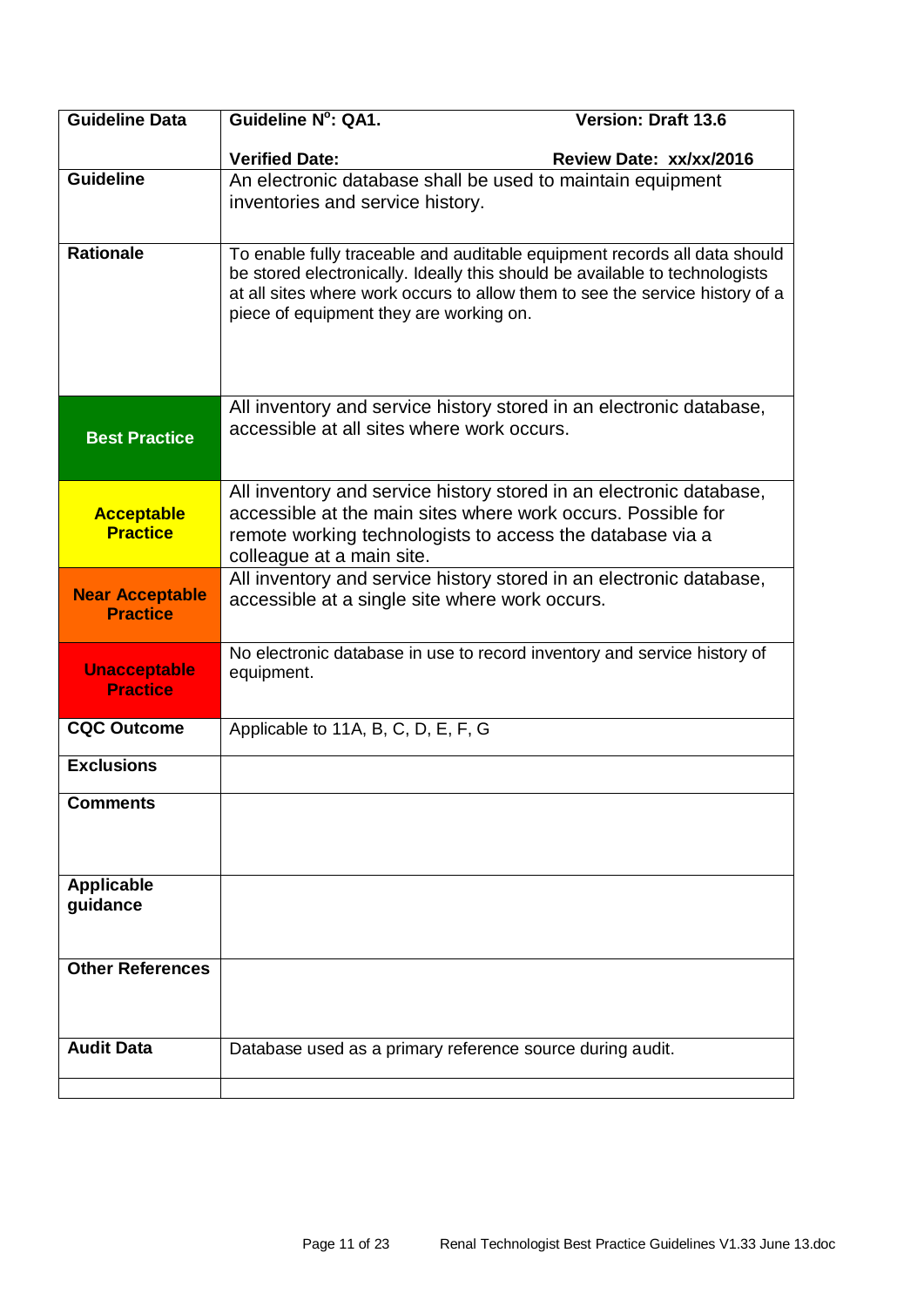| <b>Guideline Data</b>                     | Guideline N°: QA2.                                                                                                                                                                                                                                                                                                                                                              | <b>Version: Draft 13.6</b>                                       |
|-------------------------------------------|---------------------------------------------------------------------------------------------------------------------------------------------------------------------------------------------------------------------------------------------------------------------------------------------------------------------------------------------------------------------------------|------------------------------------------------------------------|
|                                           | <b>Verified Date:</b>                                                                                                                                                                                                                                                                                                                                                           | Review Date: xx/xx/2016                                          |
| <b>Guideline</b>                          | rapid reporting system shall be shall be routinely monitored and<br>assessed for relevance and priority.                                                                                                                                                                                                                                                                        | Alerts from National Bodies such as the MHRA, NPSA, and renal    |
| <b>Rationale</b>                          | Patient safety may be compromised if these alerts are not<br>monitored, assessed and actioned in a timely manner. Alerts may<br>arrive by a variety of means such as email, the internet or via a<br>local contact. The information should be regularly assessed for<br>relevance and priority in light of local circumstances with respect to<br>safety/risk and cost/benefit. |                                                                  |
| <b>Best Practice</b>                      | All information regularly assessed, documented and made<br>monitored.                                                                                                                                                                                                                                                                                                           | available to engineers. Action timelines agreed, implemented and |
| <b>Acceptable</b><br><b>Practice</b>      | All information made available to engineers. Action timelines<br>agreed, implemented and monitored.                                                                                                                                                                                                                                                                             |                                                                  |
| <b>Near Acceptable</b><br><b>Practice</b> | timelines agreed and monitored. Decisions and actions not<br>recorded/audited.                                                                                                                                                                                                                                                                                                  | Information assessed and/or made available to engineers. Action  |
| <b>Unacceptable</b><br><b>Practice</b>    | Information rarely assessed and/or made available to engineers.<br>not recorded/audited.                                                                                                                                                                                                                                                                                        | Action timelines not agreed and monitored. Decisions and actions |
| <b>CQC Outcome</b>                        | Applicable to 11D, E                                                                                                                                                                                                                                                                                                                                                            |                                                                  |
| <b>Exclusions</b>                         | 1, 2                                                                                                                                                                                                                                                                                                                                                                            |                                                                  |
| <b>Comments</b>                           | If a meter showed erratic conductivity due to connection or electronic<br>problems it should almost certainly be returned for repair and<br>recalibration. If the same fault was caused by a fixable air leak local<br>verification of performance may be adequate.                                                                                                             |                                                                  |
| <b>Applicable</b><br>guidance             | <b>MHRA Alerts</b><br><b>NPSA</b> alerts<br>Rapid Renal Reporting System alerts                                                                                                                                                                                                                                                                                                 |                                                                  |
| <b>Other References</b>                   | Local Incident Reporting systems                                                                                                                                                                                                                                                                                                                                                |                                                                  |
| <b>Audit Data</b>                         | Documented, traceable records of TI, decision making process and<br>progress reports.                                                                                                                                                                                                                                                                                           |                                                                  |
|                                           |                                                                                                                                                                                                                                                                                                                                                                                 |                                                                  |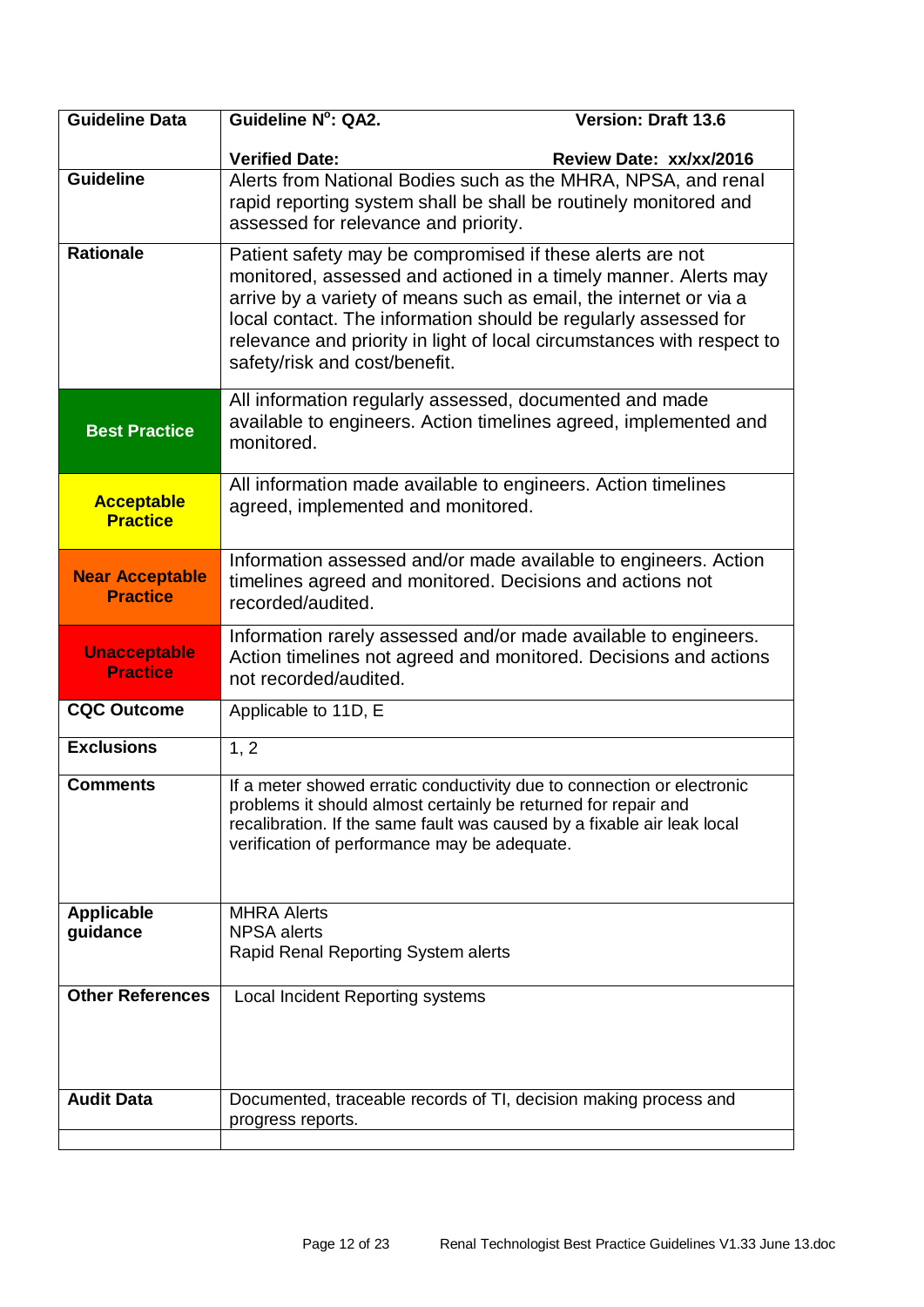| <b>Guideline Data</b>                     | <b>Guideline N°: QA3.</b>                                                                                                                                                                                                                                                                                                                                              | <b>Version: Draft 13.6</b>                                                                                                                         |
|-------------------------------------------|------------------------------------------------------------------------------------------------------------------------------------------------------------------------------------------------------------------------------------------------------------------------------------------------------------------------------------------------------------------------|----------------------------------------------------------------------------------------------------------------------------------------------------|
|                                           | <b>Verified Date:</b>                                                                                                                                                                                                                                                                                                                                                  | Review Date: xx/xx/2016                                                                                                                            |
| <b>Guideline</b>                          | Technical information and updates from manufacturers shall be                                                                                                                                                                                                                                                                                                          |                                                                                                                                                    |
|                                           |                                                                                                                                                                                                                                                                                                                                                                        | routinely monitored and assessed for relevance and priority.                                                                                       |
| <b>Rationale</b>                          | Manufacturers should issue routine technical information updates.<br>These cover a vast range of topics from safety issues to enabling<br>optional features or perhaps a change of spare part supplier. The<br>information should be regularly assessed for relevance and priority<br>in light of local circumstances with respect to safety/risk and<br>cost/benefit. |                                                                                                                                                    |
| <b>Best Practice</b>                      | monitored.                                                                                                                                                                                                                                                                                                                                                             | All information regularly assessed, documented and made<br>available to engineers. Action timelines agreed, implemented and                        |
| <b>Acceptable</b><br><b>Practice</b>      | All information made available to engineers. Action timelines<br>agreed, implemented and monitored.                                                                                                                                                                                                                                                                    |                                                                                                                                                    |
| <b>Near Acceptable</b><br><b>Practice</b> | Information assessed and/or made available to engineers. Action<br>timelines agreed and monitored. Decisions and actions not<br>recorded/audited.                                                                                                                                                                                                                      |                                                                                                                                                    |
| <b>Unacceptable</b><br><b>Practice</b>    | Information rarely assessed and/or made available to engineers.<br>Action timelines not agreed and monitored. Decisions and actions<br>not recorded/audited.                                                                                                                                                                                                           |                                                                                                                                                    |
| <b>CQC Outcome</b>                        | Applicable to 11D, E                                                                                                                                                                                                                                                                                                                                                   |                                                                                                                                                    |
| <b>Exclusions</b>                         |                                                                                                                                                                                                                                                                                                                                                                        |                                                                                                                                                    |
| <b>Comments</b>                           | record this process.                                                                                                                                                                                                                                                                                                                                                   | It may not be possible/desirable/cost effective to implement every piece<br>of manufacturers TI, however a system should be in place to assess and |
| <b>Applicable</b><br>guidance             | Equipment manufacturer's technical information data                                                                                                                                                                                                                                                                                                                    |                                                                                                                                                    |
| <b>Other References</b>                   |                                                                                                                                                                                                                                                                                                                                                                        |                                                                                                                                                    |
| <b>Audit Data</b>                         | progress reports.                                                                                                                                                                                                                                                                                                                                                      | Documented, traceable records of TI, decision making process and                                                                                   |
|                                           |                                                                                                                                                                                                                                                                                                                                                                        |                                                                                                                                                    |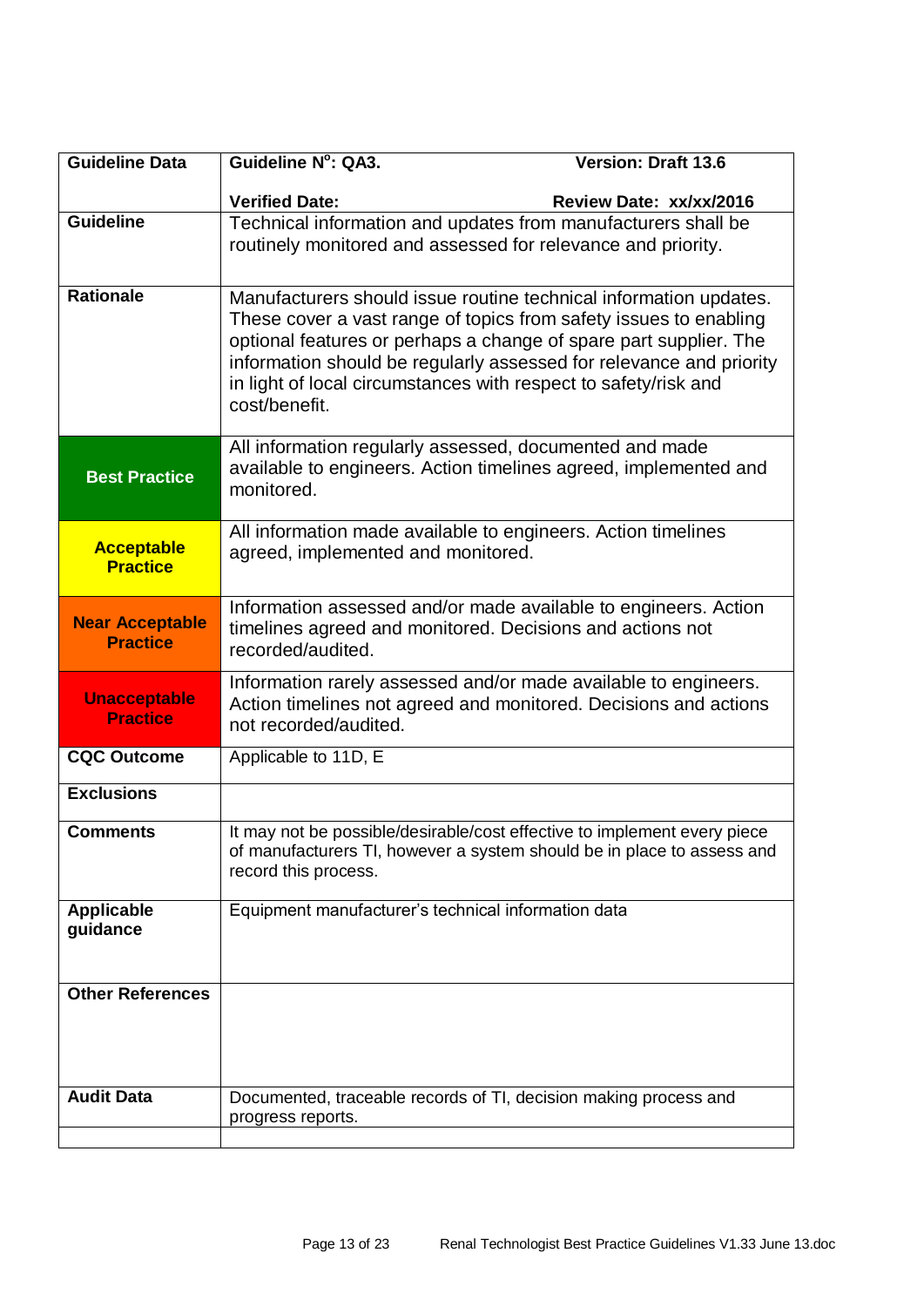| <b>Guideline Data</b>                     | Guideline N°: HHD1.                                                                                                                                                                                                                                                                                                                               | <b>Version: Draft 13.6</b> |
|-------------------------------------------|---------------------------------------------------------------------------------------------------------------------------------------------------------------------------------------------------------------------------------------------------------------------------------------------------------------------------------------------------|----------------------------|
|                                           | <b>Verified Date:</b>                                                                                                                                                                                                                                                                                                                             | Review Date: xx/xx/2016    |
| <b>Guideline</b>                          | HHD sites are consistently evaluated for suitability and safety<br>before conversion work is approved. All work conforms to the<br>relevant building and water regulations.                                                                                                                                                                       |                            |
| <b>Rationale</b>                          | Just because an HD machine can be fit into a room this does not mean<br>the site is suitable for HHD. Other factors need to be considered such as<br>storage for consumables and space to work safely. A standardised<br>evaluation form should be available to help technologists give<br>consistency and so that relevant details are recorded. |                            |
| <b>Best Practice</b>                      | All potential sites are evaluated consistently using a standardised form<br>before work commences. All work conforms to the relevant building<br>and water regulations. Details of the evaluation visit are recorded<br>electronically and readily available.                                                                                     |                            |
| <b>Acceptable</b><br><b>Practice</b>      | All potential sites are evaluated consistently using a standardised form<br>before work commences. Any deviation from the relevant building and<br>water regulations is risk assessed and recorded. Details of the<br>evaluation visit are recorded.                                                                                              |                            |
| <b>Near Acceptable</b><br><b>Practice</b> | All potential sites are evaluated consistently before work commences. All<br>work conforms to the relevant building and water regulations.                                                                                                                                                                                                        |                            |
| <b>Unacceptable</b><br><b>Practice</b>    | Not all potential sites are evaluated consistently. Work may not meet the<br>building or water regulations. Records of visits not available.                                                                                                                                                                                                      |                            |
| <b>CQC Outcome</b>                        | Applicable to 11 A, B, C, D, E, F, G                                                                                                                                                                                                                                                                                                              |                            |
| <b>Exclusions</b>                         |                                                                                                                                                                                                                                                                                                                                                   |                            |
| <b>Comments</b>                           | It is acknowledged there are some practical difficulties with the IEC 601<br>guidance and the hardwiring of medical equipment in the home. Until this<br>is fully resolved it would seem 'acceptable' that equipment is covered by<br>a risk assessment.                                                                                          |                            |
| <b>Applicable</b><br>guidance             | <b>Drinking Water Regulations</b><br>(http://dwi.defra.gov.uk/stakeholders/legislation/)<br><b>IEC 601</b>                                                                                                                                                                                                                                        |                            |
| <b>Other References</b>                   |                                                                                                                                                                                                                                                                                                                                                   |                            |
| <b>Audit Data</b>                         | Evaluation form available. Records available. Certificates of compliance<br>available. Risk assessments available. Audit minutes.                                                                                                                                                                                                                 |                            |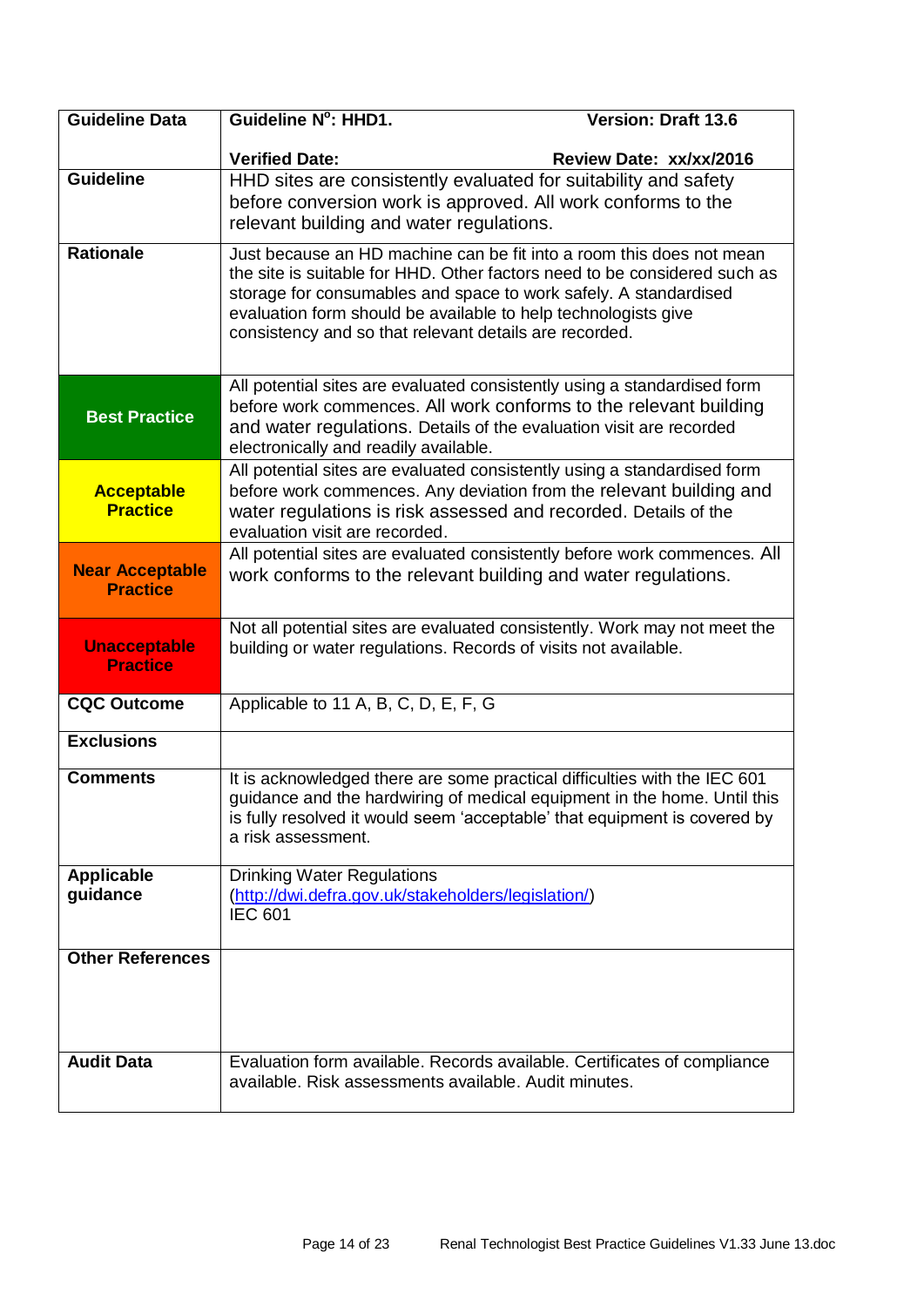| <b>Guideline Data</b>                     | Guideline N°: TR1.                                                                                                                                                                      | <b>Version: Draft 13.6</b>                                                                                                                                                                                                                                                                                                                                                                                                                           |
|-------------------------------------------|-----------------------------------------------------------------------------------------------------------------------------------------------------------------------------------------|------------------------------------------------------------------------------------------------------------------------------------------------------------------------------------------------------------------------------------------------------------------------------------------------------------------------------------------------------------------------------------------------------------------------------------------------------|
|                                           | <b>Verified Date:</b>                                                                                                                                                                   | Review Date: xx/xx/2016                                                                                                                                                                                                                                                                                                                                                                                                                              |
| <b>Guideline</b>                          |                                                                                                                                                                                         | Technologists should receive adequate training before working on<br>medical equipment. Supervision of untrained technologists is essential.                                                                                                                                                                                                                                                                                                          |
| <b>Rationale</b>                          | depending upon the level of risk involved.                                                                                                                                              | Medical equipment has the potential to cause harm to patients so<br>anybody working on devices should have received appropriate training to<br>help them achieve competency. This training would normally be achieved<br>by attending a manufacturers training course but other methods may be<br>acceptable and transferable skills are also recognised as providing<br>competency. Supervision may take different forms for different tasks        |
| <b>Best Practice</b>                      | method.                                                                                                                                                                                 | All technologists attend appropriate OEM training courses where<br>available. All other training (e.g. in-house train the trainer) is fully<br>documented. Untrained technologists are supervised by an appropriate                                                                                                                                                                                                                                  |
| <b>Acceptable</b><br><b>Practice</b>      | method.                                                                                                                                                                                 | All technologists attend appropriate OEM training courses where<br>available. All other training (e.g. in-house train the trainer) is fully<br>documented. Untrained technologists are supervised by an appropriate                                                                                                                                                                                                                                  |
| <b>Near Acceptable</b><br><b>Practice</b> | All technologists attend appropriate OEM training courses where<br>available. Some training is done in-house but not fully recorded.                                                    | Untrained technologists are supervised by an appropriate method.                                                                                                                                                                                                                                                                                                                                                                                     |
| <b>Unacceptable</b><br><b>Practice</b>    | training not recorded. Untrained technologists not supervised<br>appropriately.                                                                                                         | Not all technologists attend appropriate OEM training courses. In-house                                                                                                                                                                                                                                                                                                                                                                              |
| <b>CQC Outcome</b>                        | Applicable to 11A, C, D, E, F, G                                                                                                                                                        |                                                                                                                                                                                                                                                                                                                                                                                                                                                      |
| <b>Exclusions</b>                         | alone.                                                                                                                                                                                  | Some first-line equipment support may be covered by transferable skills                                                                                                                                                                                                                                                                                                                                                                              |
| <b>Comments</b><br><b>Applicable</b>      | play.<br>a training course to fix<br>1. A drip from a water connector<br>2. Replace a smashed electrical plug.<br>of any differences).<br>upon the nature of the equipment and problem. | Whilst attending an OEM course is obviously desirable, these vary in<br>quality and cannot guarantee competency. Experience also has a role to<br>Examples of transferable skills : A technologist should not have to attend<br>3. A slightly different model of equipment (as long as they are aware<br>Supervision may be direct or indirect (telephone support) depending<br>ART training course http://www.artery.org.uk/site/2010/training/art- |
| guidance                                  | training-scheme---latest-updates?<br>ART CPD scheme, Manufacturers recommendations                                                                                                      |                                                                                                                                                                                                                                                                                                                                                                                                                                                      |
| <b>Other References</b>                   | VRCT http://www.vrct.org.uk/                                                                                                                                                            |                                                                                                                                                                                                                                                                                                                                                                                                                                                      |
| <b>Audit Data</b>                         |                                                                                                                                                                                         | Training records, assessments and certificates. CPD documents.                                                                                                                                                                                                                                                                                                                                                                                       |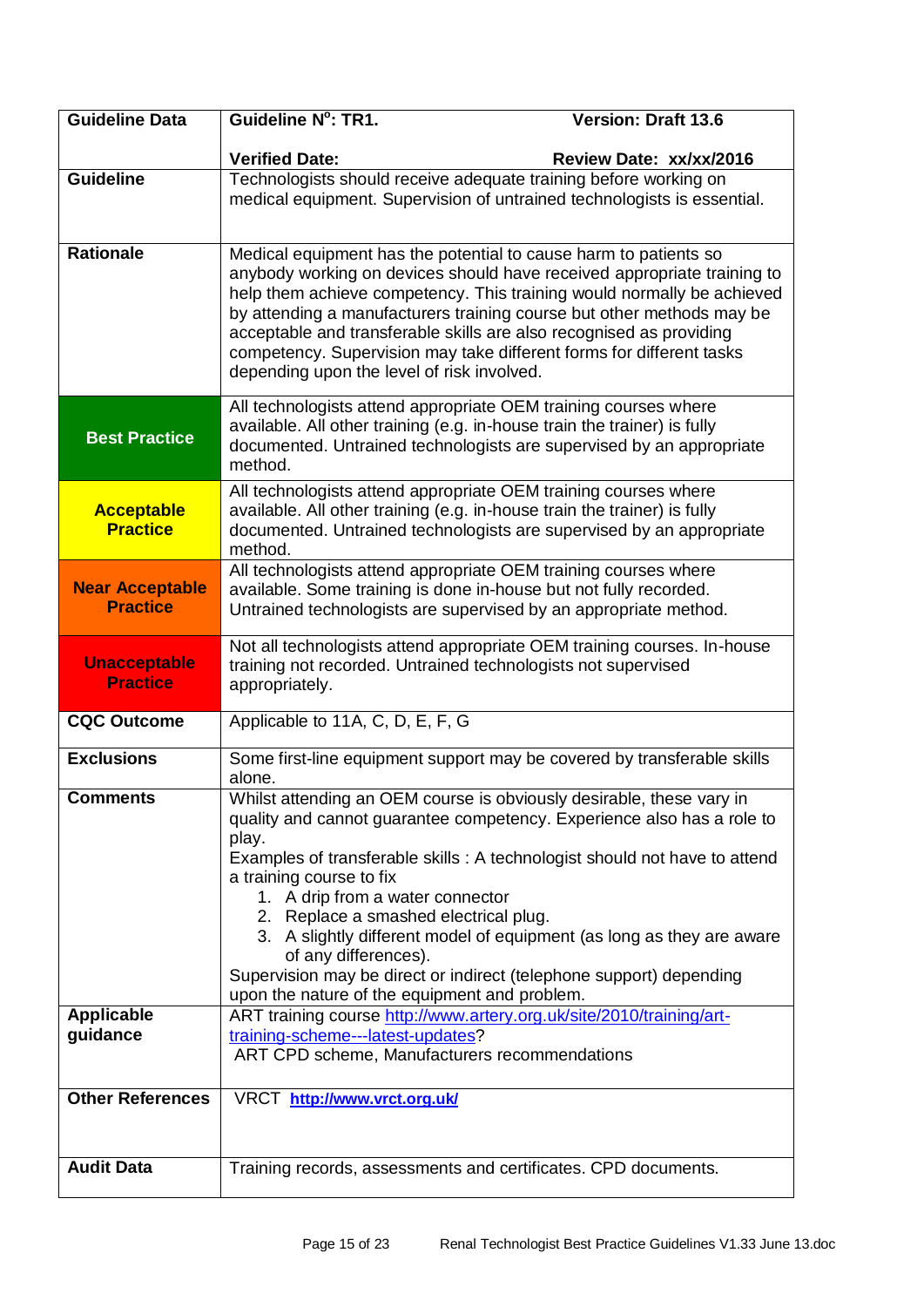| <b>Guideline Data</b>                     | <b>Guideline N°: TR2.</b>                                                                                         | <b>Version: Draft 13.6</b>                                              |
|-------------------------------------------|-------------------------------------------------------------------------------------------------------------------|-------------------------------------------------------------------------|
|                                           | <b>Verified Date:</b>                                                                                             | Review Date: xx/xx/2016                                                 |
| <b>Guideline</b>                          | ensure they can practice safely.                                                                                  | Technologists should maintain adequate knowledge and competences to     |
| <b>Rationale</b>                          | reference to a professional body CPD scheme.                                                                      | Technologists should be able to demonstrate continuing competency by    |
| <b>Best Practice</b>                      | All technologists attend appropriate training courses and maintain a<br>body.                                     | record of CPD work undertaken, audited and accredited by a professional |
| <b>Acceptable</b><br><b>Practice</b>      | All technologists attend appropriate training courses and maintain an<br>auditable record of CPD work undertaken. |                                                                         |
| <b>Near Acceptable</b><br><b>Practice</b> | of CPD work undertaken.                                                                                           | Technologists attend appropriate training courses and maintain a record |
| <b>Unacceptable</b><br><b>Practice</b>    | Technologists don't attend appropriate training courses or don't record<br>CPD work undertaken.                   |                                                                         |
| <b>CQC Outcome</b>                        | Applicable to 11 A, C, D, E, F, G                                                                                 |                                                                         |
| <b>Exclusions</b>                         |                                                                                                                   |                                                                         |
| <b>Comments</b>                           |                                                                                                                   |                                                                         |
| <b>Applicable</b><br>guidance             | ART training course. ART CPD scheme, Manufacturers<br>recommendations and updates                                 |                                                                         |
| <b>Other References</b>                   | ART CPD scheme:<br>VRCT: http://www.vrct.org.uk/                                                                  |                                                                         |
| <b>Audit Data</b>                         | Training records, assessments and certificates. CPD documents.                                                    |                                                                         |
|                                           |                                                                                                                   |                                                                         |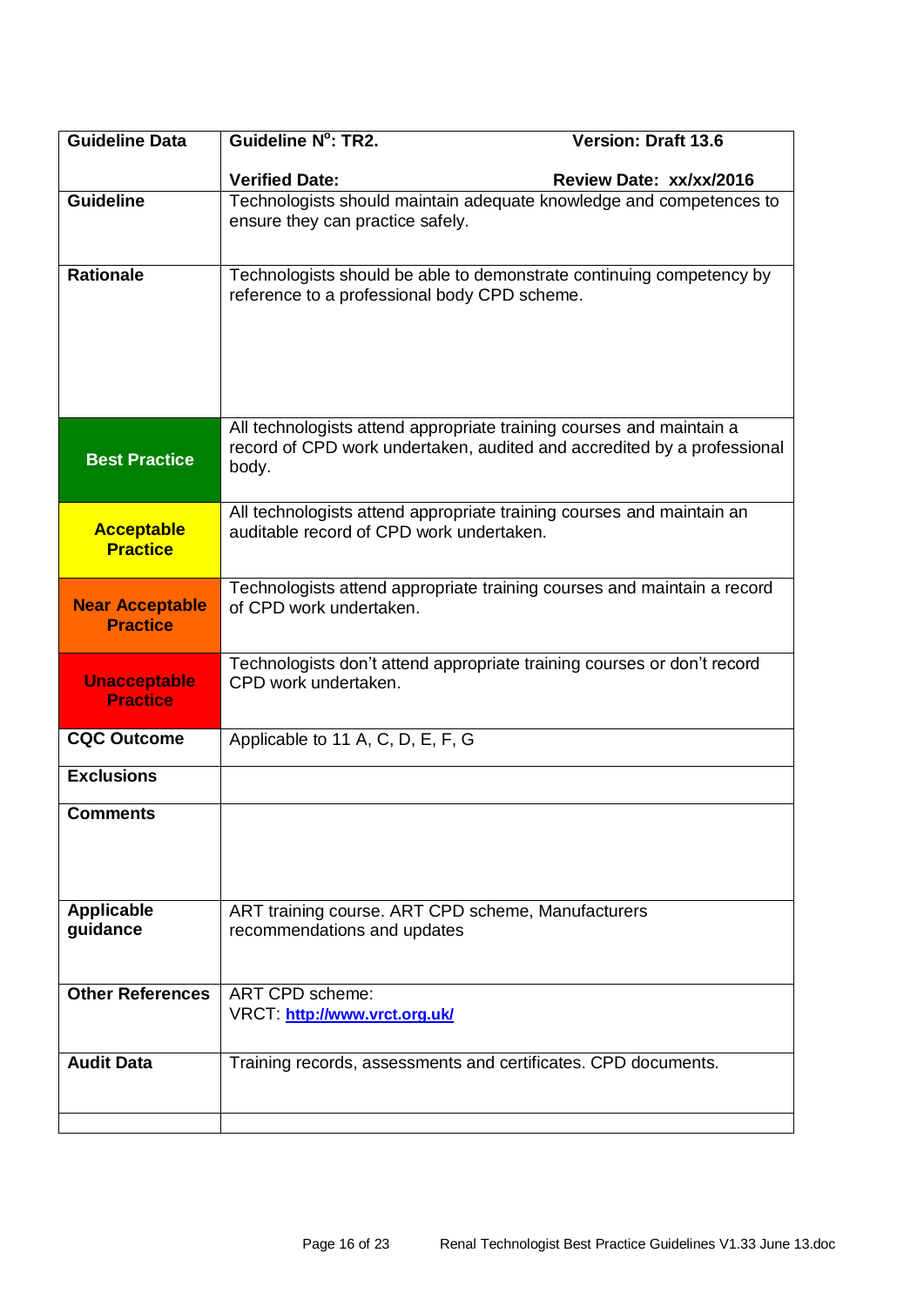# *3.0 Supporting Information*

| 3.1: List of Related Web Links                                   |                                                                                                     |
|------------------------------------------------------------------|-----------------------------------------------------------------------------------------------------|
| <b>CQC Home</b>                                                  | http://www.cqc.org.uk                                                                               |
| <b>CQC Guidance (pdf)</b>                                        | http://www.cqc.org.uk/sites/default/files/media/documents/guidance_about_c<br>ompliance_summary.pd  |
| CQC Outcome 11 (doc)                                             | http://www.cqc.org.uk/sites/default/files/media/documents/PCA_OUTCOME_<br>11 new.doc                |
| <b>ART Home</b>                                                  | www.artery.org.uk                                                                                   |
| <b>ART Training Scheme</b>                                       | http://www.artery.org.uk/site/2010/training/art-training-scheme---latest-                           |
| (req's login)                                                    | updates?                                                                                            |
| <b>Bradford University</b><br><b>Renal Technology</b><br>modules | http://www.bradford.ac.uk/courses/view/?c=healthcare-science-clinical-<br>engineering-bsc-3-years#2 |
| <b>VRCT</b>                                                      | http://www.vrct.org.uk/                                                                             |
| <b>ART CPD scheme</b>                                            |                                                                                                     |
|                                                                  |                                                                                                     |
| <b>UKAS</b>                                                      | www.ukas.com/default.asp                                                                            |
|                                                                  |                                                                                                     |
|                                                                  |                                                                                                     |
|                                                                  |                                                                                                     |
|                                                                  |                                                                                                     |
|                                                                  |                                                                                                     |
|                                                                  |                                                                                                     |
|                                                                  |                                                                                                     |
|                                                                  |                                                                                                     |
|                                                                  |                                                                                                     |
|                                                                  |                                                                                                     |
|                                                                  |                                                                                                     |
|                                                                  |                                                                                                     |
|                                                                  |                                                                                                     |
|                                                                  |                                                                                                     |
|                                                                  |                                                                                                     |
|                                                                  |                                                                                                     |
|                                                                  |                                                                                                     |
|                                                                  |                                                                                                     |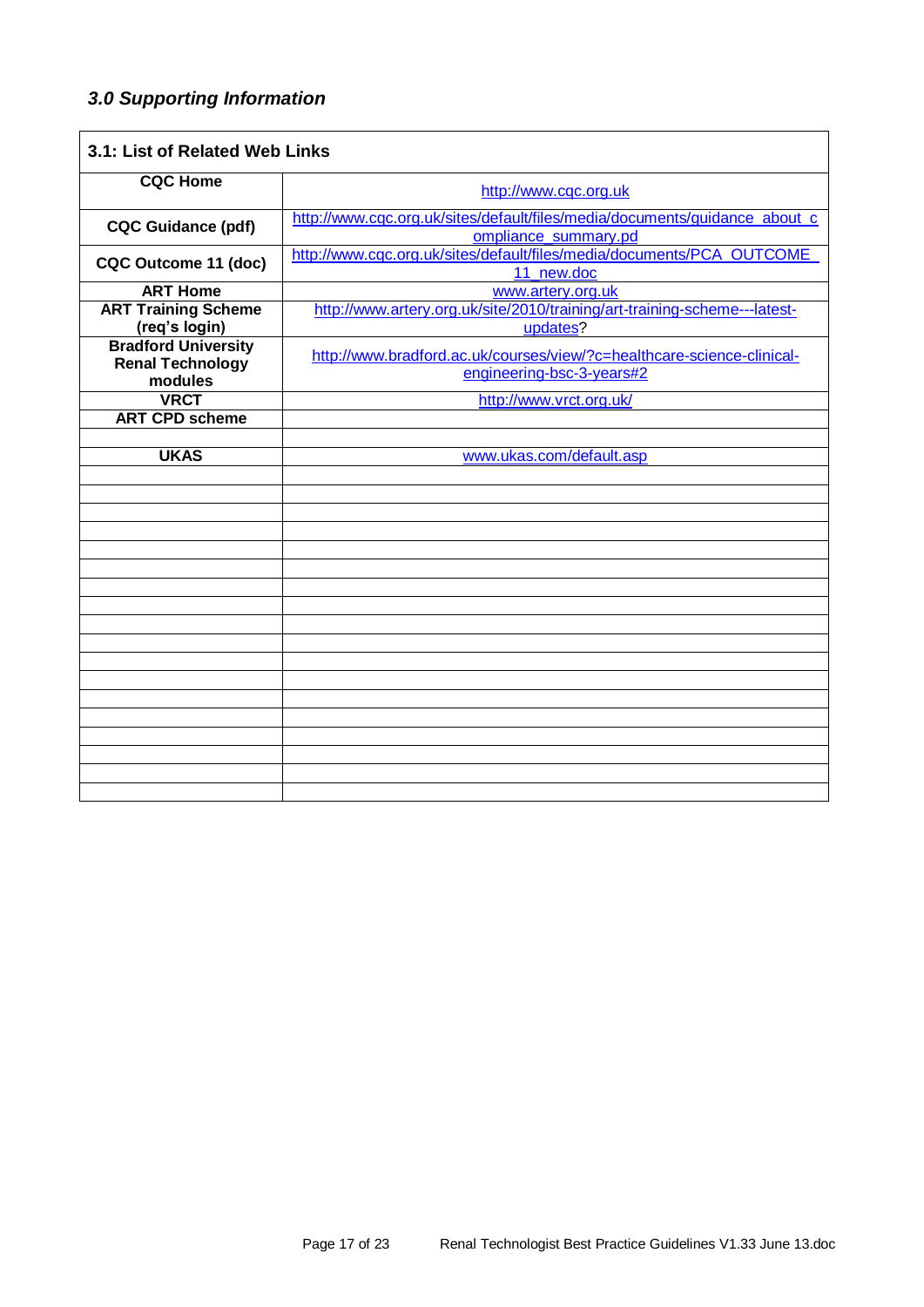# **NHS Provider Compliance Assessment**

Safeguarding and safety

# **Outcome 11 (Regulation 16): Safety, availability and suitability of equipment**

# **What should people who use services experience?**

### **People who use services and people who work in or visit the premises:**

- Are not at risk of harm from unsafe or unsuitable equipment (medical and nonmedical equipment, furnishings or fittings).
- Benefit from equipment that is comfortable and meets their needs.

### **This is because providers who comply with the regulations will:**

- Make sure that equipment:
	- o is suitable for its purpose
	- o is available
	- $\circ$  is properly maintained
	- $\circ$  is used correctly and safely in line with manufacturers' instructions
	- o promotes independence
	- o is comfortable.
- Follow published Guidance about how to use medical devices safely.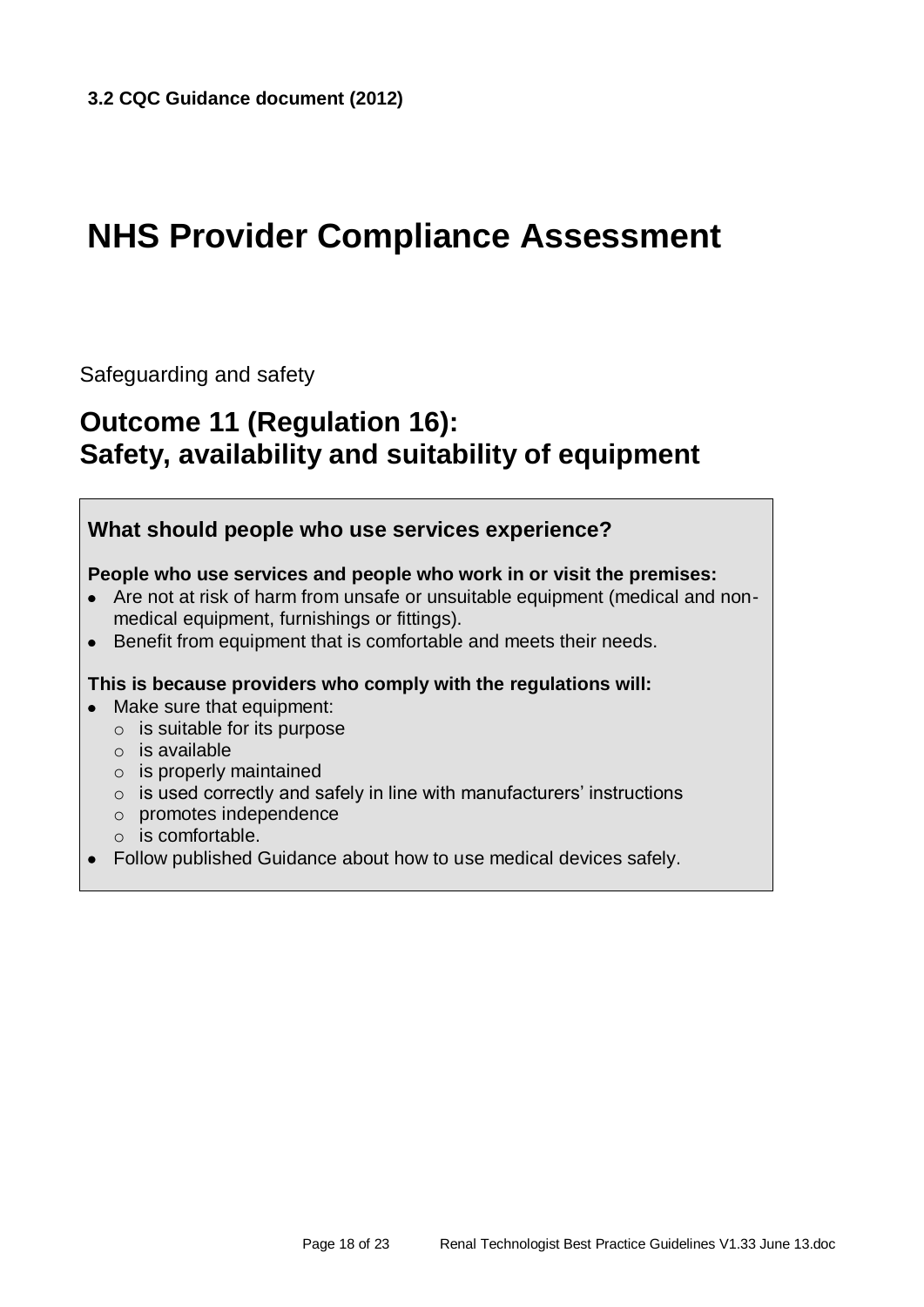# **Ensure equipment is adequate**

# **11A**

Provide evidence to demonstrate that people who use services are not placed at risk of harm because where equipment is provided or used as part of the regulated activity, the equipment is safe and appropriate as outlined in the section 11A.



# **Summary of evidence to support the outcomes described in 11A**

**People are safe because, where equipment is provided or used as part of the regulated activity, the equipment is:**

- **Available in sufficient quantities to meet the needs of people who use the service.**
- **Safe to be used.**
- **Suitable for its stated purpose.**
- **Compliant with all relevant laws.**
- **Installed, used and maintained correctly with reference to the specifications, manufacturer's instructions, legislation and appropriate guidance from expert bodies.**
- **Properly maintained, tested, serviced and renewed under a recorded programme.**
- **Stored safely and securely to prevent theft, damage or misuse.**

Based upon the following guidance for Outcome 11 taken from the CQC website:

People using the service and people who work in or visit the premises: Are not at risk of harm from unsafe or unsuitable equipment (medical and nonmedical equipment, furnishings or fittings).

Benefit from equipment that is comfortable and meets their needs. This is because providers who comply with the regulations will:

Make sure that equipment:

is suitable for its purpose

is available

is properly maintained

is used correctly and safely

promotes independence

is comfortable.

Follow published guidance about how to use medical devices safely.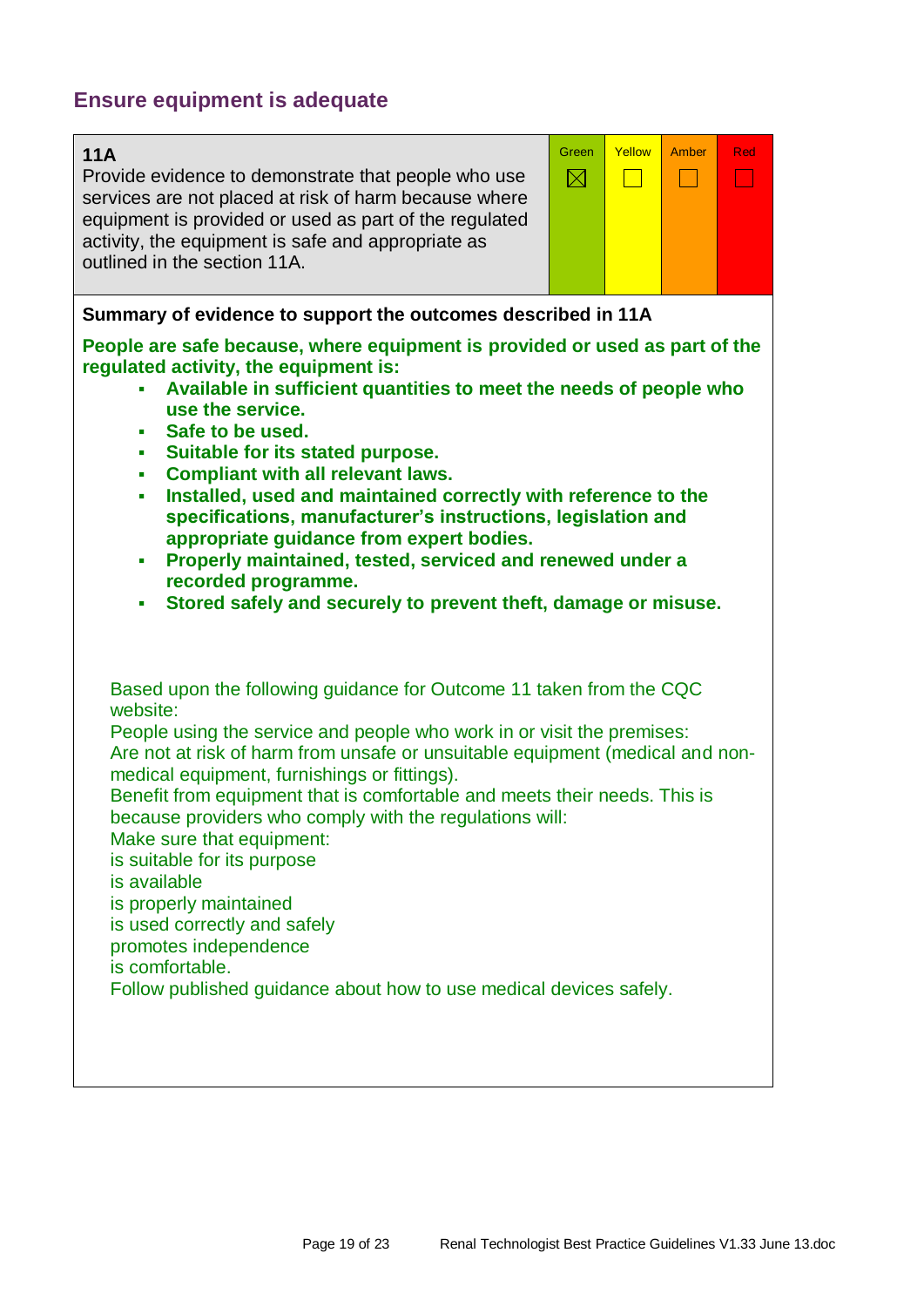| 11B<br>Provide evidence to demonstrate the needs of people<br>who use services are met because staff using any<br>equipment do so in a way that has regard to their<br>dignity, comfort and safety and promotes their<br>independence.                                                                                                                                                                                                                                                                                                                                                                                             | Green<br>$\boxtimes$ | Yellow | Amber | Red |
|------------------------------------------------------------------------------------------------------------------------------------------------------------------------------------------------------------------------------------------------------------------------------------------------------------------------------------------------------------------------------------------------------------------------------------------------------------------------------------------------------------------------------------------------------------------------------------------------------------------------------------|----------------------|--------|-------|-----|
| Summary of evidence to support the outcomes described in 11B<br>People's needs are met because staff using any equipment do so in a<br>way that has regard to their dignity, comfort and safety and promotes<br>their independence by:<br>Actively listening to their preferences and thoughts about the<br>equipment they need and how it is used.<br>Supporting the person to understand how and why the equipment<br>is being used.<br>Taking care in the way they use the equipment to make sure the<br>٠<br>person is comfortable and safe.<br>Using the equipment in a way that ensures the person's privacy<br>and dignity. |                      |        |       |     |

# **Manage risk through effective procedures about equipment suitability**

| <b>11C</b><br>Provide evidence to demonstrate that people who use<br>services are safe because where equipment is<br>provided as part of the regulated activity, there are<br>clear procedures followed in practice, monitored and<br>reviewed.                                                                                                                                                                                                                                                                                                                                                                                                                                                                                                                                                                                                                                                                                                                                                                                                                                              | Green | Yellow<br>$\Box$ | Amber<br>$\boxtimes$ | Red |
|----------------------------------------------------------------------------------------------------------------------------------------------------------------------------------------------------------------------------------------------------------------------------------------------------------------------------------------------------------------------------------------------------------------------------------------------------------------------------------------------------------------------------------------------------------------------------------------------------------------------------------------------------------------------------------------------------------------------------------------------------------------------------------------------------------------------------------------------------------------------------------------------------------------------------------------------------------------------------------------------------------------------------------------------------------------------------------------------|-------|------------------|----------------------|-----|
| Summary of evidence to support the outcomes described in 11C                                                                                                                                                                                                                                                                                                                                                                                                                                                                                                                                                                                                                                                                                                                                                                                                                                                                                                                                                                                                                                 |       |                  |                      |     |
| People are safe because, where equipment is provided as part of the<br>regulated activity, there are clear procedures followed in practice, monitored<br>and reviewed. Wherever necessary these include:<br>Identification, assessment and review of risk.<br>Where risks are identified, a plan for how these are to be managed.<br>$\blacksquare$<br>How the equipment is maintained and used.<br>$\blacksquare$<br>Ensuring that all staff involved in using the equipment have the<br>$\blacksquare$<br>competency and skills needed, and where this is not possible,<br>know what to do to ensure the people remain safe.<br>How staff will know what to do when a person who uses services<br>٠<br>refuses to allow use of the equipment.<br>The arrangements for adverse events, incidents, errors and near<br>٠<br>miss reporting. These should encourage local and, where<br>applicable, national reporting, learning and promoting an open and<br>fair culture of safety.<br>The training of people who use services about any equipment they<br>٠<br>are given to use themselves. |       |                  |                      |     |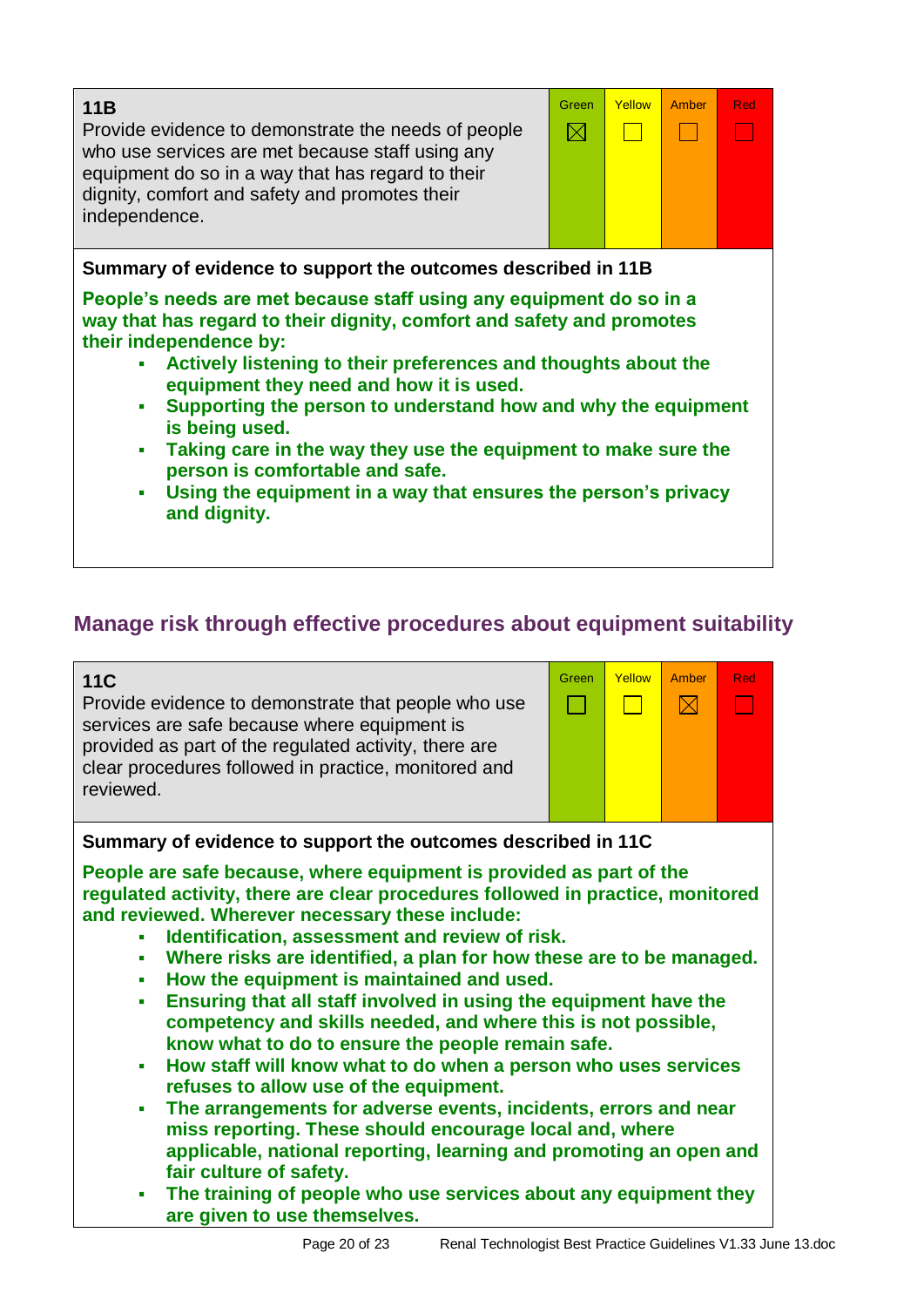**Best interest meetings with people who know and understand the person using the services to ensure that treatment and care are taken that reflect the person's best interest.**





## **11E**

Provide evidence to demonstrate that people who use services receive care, treatment and support from a service that takes into account relevant guidance including that from the Care Quality Commission's Schedule of Applicable Publications (see appendix B).



**People who use services receive care, treatment and support from a service that:**

**Takes into account relevant guidance, including that from the Care Quality Commission's Schedule of Applicable Publications (see appendix B).**

- **MHRA DB2008(03) Guidance on the safe use of lasers, IPL systems and LEDs**
- **MHRA DB 2006 (4) Single-use Medical Devices: Implications and Consequences of Reuse (MHRA, 2006)**
- **MHRA DB 2006(5) Managing Medical Devices: Guidance for health**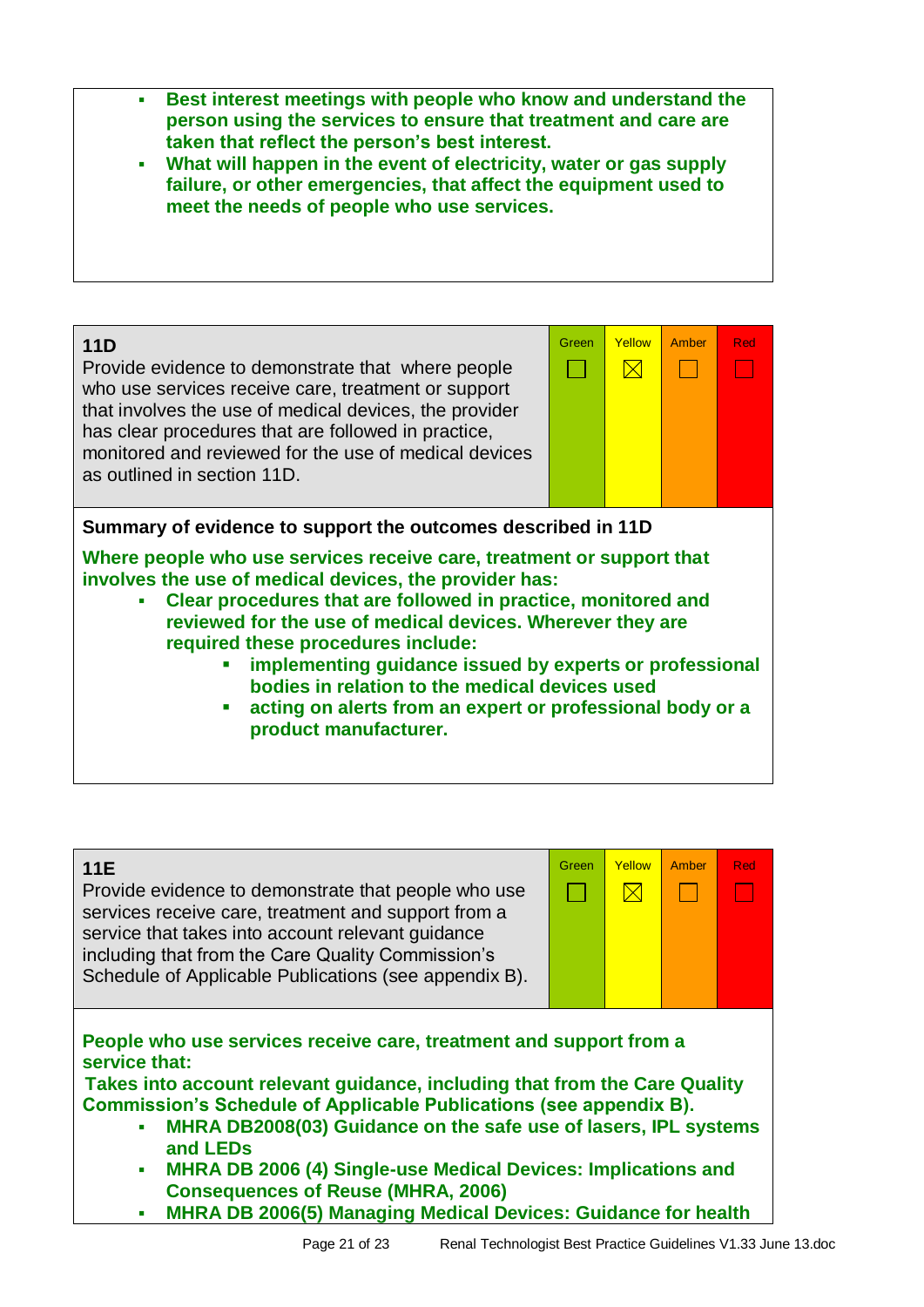**care and social care organisations (MHRA, 2006)**

- **Safety alerts, rapid response alerts, guidance and directives relating to equipment published by expert and professional bodies including:**
	- **National Institute of Clinical Excellence**
	- **National Patient Safety Agency**
	- **Medicines and Healthcare products Regulatory Agency**
	- **Royal Pharmaceutical Society of Great Britain**
	- **DH**
	- **Product manufacturers**
- **DH IRMER Guidance and Good Practice Notes**
- **Mental Health Act 1983 and Mental Health Act Code of Practice (DH, 2008 relating to seclusion facilities)**

# **Providing personalised care through the effective use of medical devices**

| 11F                                                                                                        | Green | Yellow     | Amber | Red |
|------------------------------------------------------------------------------------------------------------|-------|------------|-------|-----|
| Provide evidence to demonstrate that people who use                                                        |       | $\times$ l |       |     |
| services receive care, treatment and support with<br>medical devices that meet the requirement outlined in |       |            |       |     |
| section 11F.                                                                                               |       |            |       |     |

# **Additional prompts for specific service types**

| DCC DCS DEN RCA RSM SHL SLS                                                                                                                                                                                                                                              |                      |        |       |     |
|--------------------------------------------------------------------------------------------------------------------------------------------------------------------------------------------------------------------------------------------------------------------------|----------------------|--------|-------|-----|
| 11G<br>Provide evidence that demonstrates that people who<br>use services are safe because when equipment is used<br>in a person's own home, staff address any concerns in<br>a timely manner where they have identified problems<br>around the safety of the equipment. | Green<br>$\boxtimes$ | Yellow | Amber | Red |
|                                                                                                                                                                                                                                                                          |                      |        |       |     |
| 11H<br>Provide evidence that demonstrates that people using<br>services are not at risk of harm because the equipment<br>used for resuscitation or other medical emergencies is<br>available, accessible for quick use and where<br>necessary, is tamper proof.          | Green<br>$\boxtimes$ | Yellow | Amber | Red |
| Summary of evidence to support the outcomes described in 11H                                                                                                                                                                                                             |                      |        |       |     |
| People who use services receive care, treatment and support that:<br>Ensures equipment required for resuscitation or other medical emergencies                                                                                                                           |                      |        |       |     |